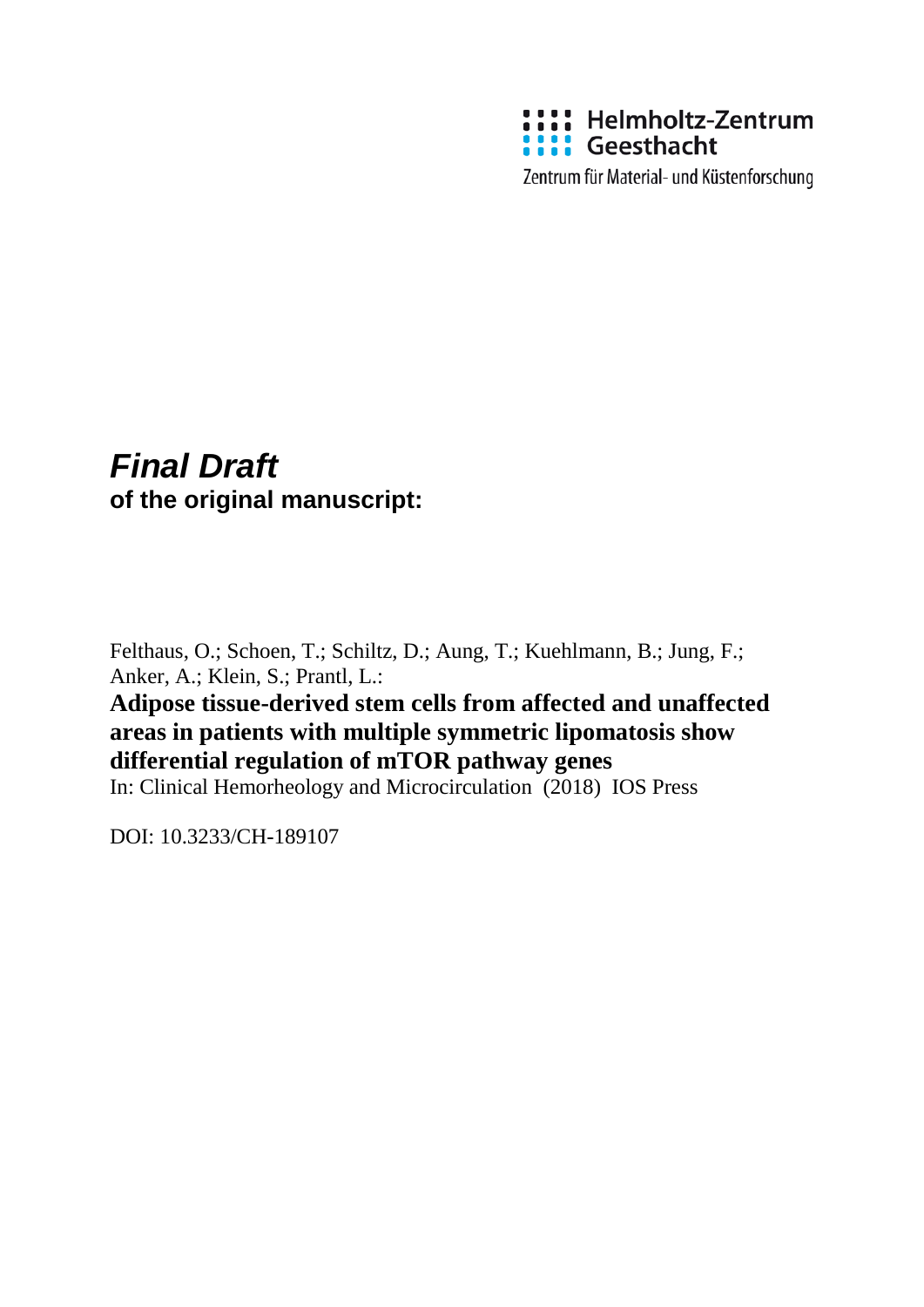| $\mathbf{1}$   | Adipose Tissue-Derived Stem Cells from Affected and Unaffected Areas in Patients with                                                                                             |
|----------------|-----------------------------------------------------------------------------------------------------------------------------------------------------------------------------------|
| $\overline{2}$ | Multiple Symmetric Lipomatosis show Differential Regulation of mTOR Pathway Genes                                                                                                 |
| $\mathsf 3$    |                                                                                                                                                                                   |
| 4              | Oliver Felthaus <sup>1,§</sup> , Teresa Schön <sup>1</sup> , Daniel Schiltz <sup>1</sup> , Thiha Aung <sup>1</sup> , Britta Kühlmann <sup>1</sup> , Friedrich Jung <sup>2</sup> , |
| 5              | Alexandra Anker <sup>1</sup> , Silvan Klein <sup>1</sup> , Lukas Prantl <sup>1</sup>                                                                                              |
| 6              |                                                                                                                                                                                   |
| $\overline{7}$ | 1: Department of Plastic -, Hand-, and Reconstructive Surgery, University Hospital Regensburg,                                                                                    |
| 8              | Regensburg, Germany                                                                                                                                                               |
| 9              | 2: Institute of Biomaterial Science and Berlin-Brandenburg Centre for Regenerative Therapies,                                                                                     |
| 10             | Helmholtz-Zentrum Geesthacht, Kantstrasse, Teltow, Germany                                                                                                                        |
| 11             |                                                                                                                                                                                   |
| 12             | Corresponding author: Dr. Oliver Felthaus, Center of Plastic -, Hand-, and Reconstructive Surgery,                                                                                |
| 13             | University Hospital Regensburg, Franz-Josef-Strauss-Allee 11, 93053 Regensburg, Germany                                                                                           |
| 14             | oliver.felthaus@ukr.de                                                                                                                                                            |
| 15             |                                                                                                                                                                                   |
| 16             |                                                                                                                                                                                   |
| 17             |                                                                                                                                                                                   |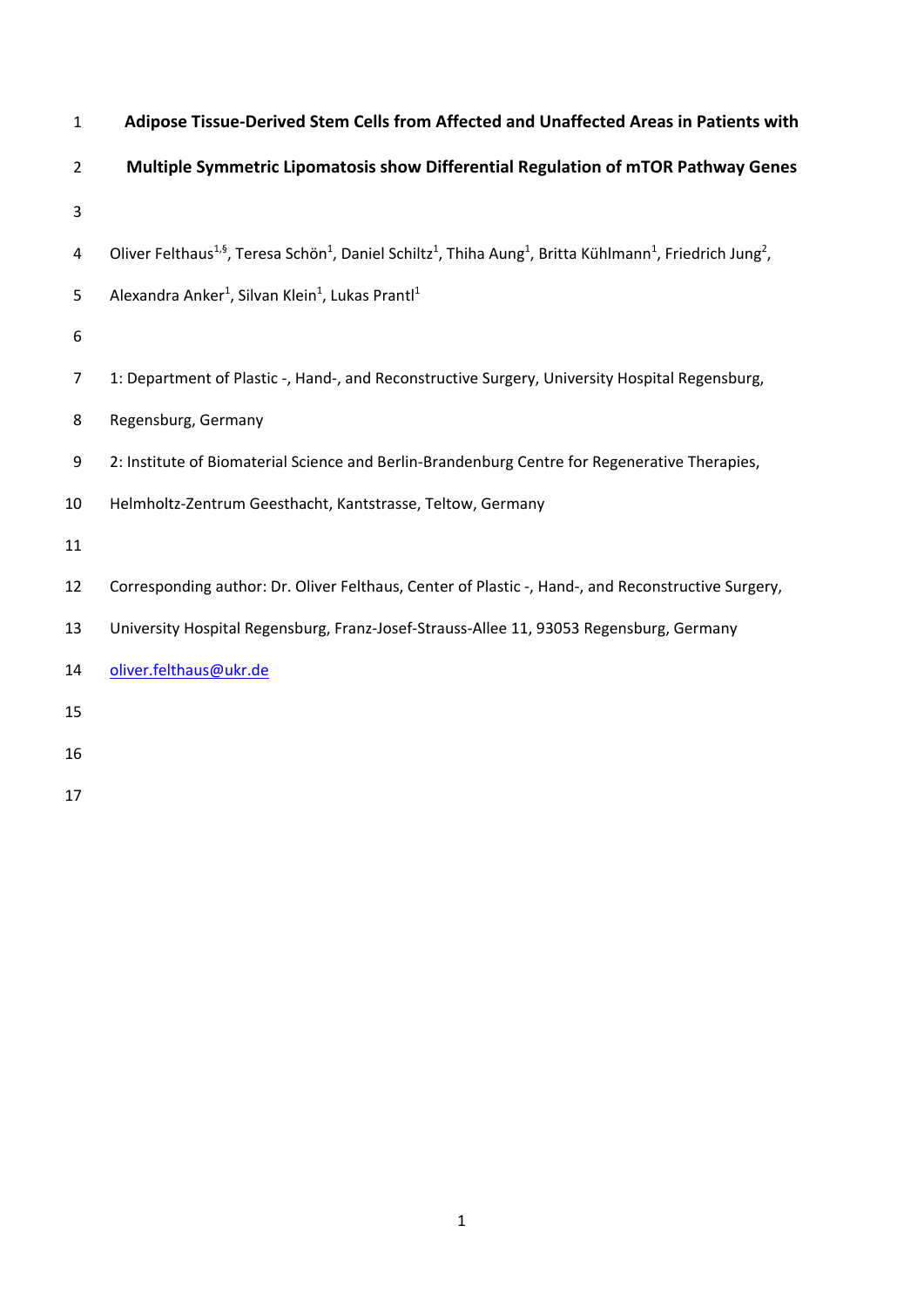## **Abstract**

 Background: Multiple symmetric lipomatosis is a rare disease characterized by the excessive growth of uncapsulated masses of adipose tissue. Although the etiology has yet to be elucidated, a connection 22 to brown adipose tissue has been proposed recently. The mTOR pathway, which is found to be regulated in lipomatous tissue as well as associated with brown adipose tissue, can be inhibited by a compound called rapamycin.

 Methods: We isolated adipose tissue derived stem cells from both affected and unaffected tissue and treated these cells with different concentrations of rapamycin.

 Results: The differences in both proliferation and differentiation between adipose tissue derived stem 28 cells (ASCs) from lipomatous and normal tissue decreased after mTOR pathway inhibition. In some 29 patients regulation of mTOR genes was opposed in the ASCs from the two different tissues. Conclusions: Treatment with rapamycin might be a novel therapeutical approach for patients suffering from multiple symmetric lipomatosis.

## **Key Words**

Multiple Symmetric Lipomatosis, rare disease, mTOR pathway, rapamycin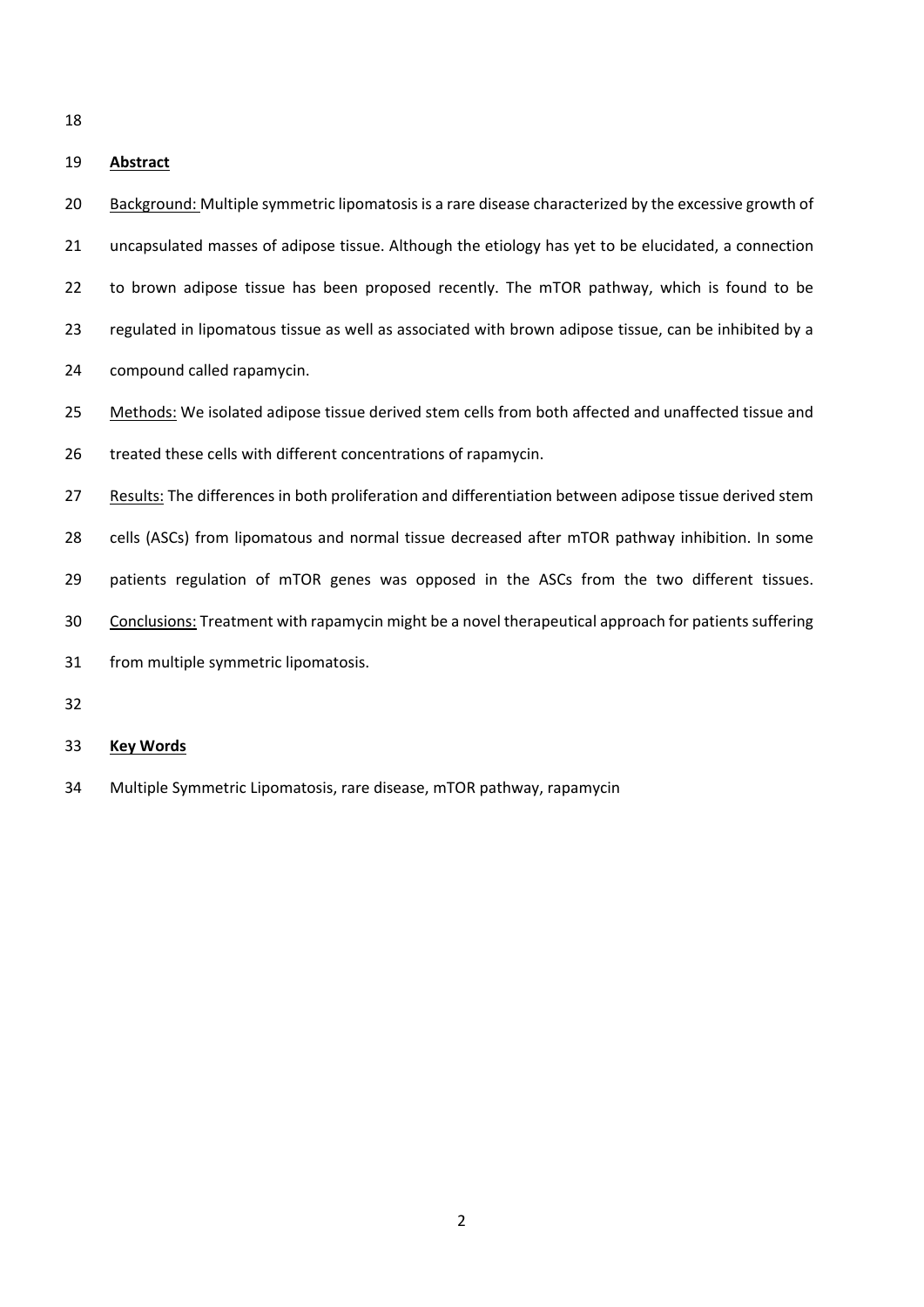#### **1. Introduction**

#### *1.1 Multiple symmetric lipomatosis*

 The rare disease (estimated incidence 1:25,000) multiple symmetric lipomatosis (MSL; also benign symmetric lipomatosis) is of unknown etiology and characterized by expansive growth of adipose tissue. Patients suffering from MSL can be divided into different phenotypes. Type I (horsecollar lipomata) includes exaggerated fat distribution in the neck, upper back, shoulders and upper arms; type II (pseudoathletic appearance) involves exaggerated fat distribution in the shoulder girdle, deltoid region, upper arms, and the thorax; type III (gynecoid distribution) is related to an excess of lipomatous tissue in the lower body, especially the thighs and medial side of the knees [1]. A fourth type (abdominal type) has been proposed. MSL was first described by Brodie in 1846 and further characterized by Madelung in 1888 and Launois and Bensaude in 1898 [2‐4]. MSL is often associated with diabetes mellitus, hyperlipidaemia, hyperuricaemia, hypothyroidism, neural pathologies [5, 6] and the MERRF syndrome (myoclonic epilepsy with rigged red fiber) or other mitochondrial diseases [7, 8]. MSL may cause severe complications due to tracheal, laryngeal or mediastinal compression [9‐ 49 12]. This could lead to sleep apnea [13]. It has been reported that MSL patients with no signs of coronary artery disease, acute myocardial infarction, or other cardiac abnormalities have suffered from sudden cardiac death [14, 15]. The authors have linked this mortality to the occupation of the mediastinal space by the lipomatous tissue. Although elevated alcohol consumption is common in patients suffering from MSL, many cases are reported where patients did not drink any alcohol at all [16]. Additionally, the neuropathies cannot be explained solely by the elevated alcohol consumption found in most MSL patients [17, 18]. Whereas most cases are sporadic, some familial cases (inherited 56 in an autosomal-dominant fashion) have been reported [19-21]. However, the underlying genetic cause is unknown. An association with brown adipose tissue (BAT) has been proposed recently [16, 22]. This is in accordance with the association of MSL with mitochondrial diseases, because brown fat is a tissue rich in mitochondria [23, 24], and the areas generally affected by MSL mirror the distribution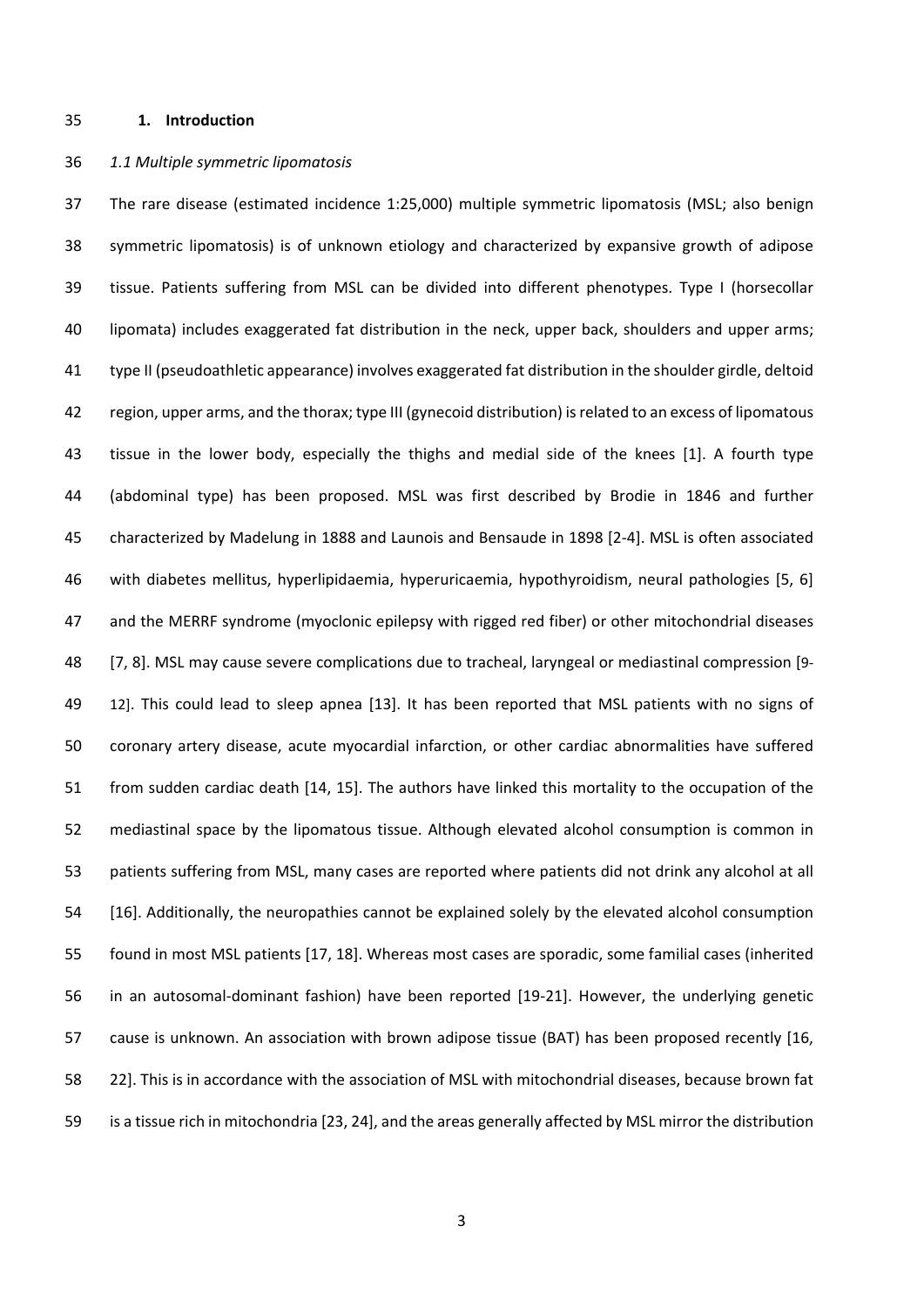of BAT [22, 25]. Additionally, adipose tissue derived stem cells (ASCs) from lipomatous tissue were found to express UCP‐1, a marker for brown fat [16, 22, 26].

*1.2 mTOR signaling pathway* 

 Fat tissue homeostasis is associated with the mTOR (mechanistic target of rapamycin) signaling pathway. The pathway is important for lipid homeostasis [27] and energy homeostasis [28‐30]. Additionally, a sustained activated mTOR pathway can be caused by overfeeding and can result in obesity and insulin resistance [31, 32]. Interestingly, insulin resistance is also common in patients suffering from MSL [33‐35]. The mTOR gene encodes for a phosphatidylinositol kinase that, amongst others, mediates cellular responses to nutrient deprivation. Activated mTOR pathway results in the phosphorylation of activation of Ribosomal protein S6 kinase beta‐1 (RPS6KB1, also p70S6 kinase, p70S6K, p70‐S6K) which in turn phosphorylates S6 ribosomal protein, an activation crucial for protein synthesis. Interestingly, it was found that RPS6KB1 is important for early adipocyte differentiation [36, 37]. Using a reverse phase protein assay, we have found that genes that are regulated differentially in adipose tissue derived stem cells (ASCs) from lipomatous tissue compared to ASCs from unaffected fat tissue are overrepresented in the mTOR pathway. Among these genes were IGF, PI3K, and Akt (unpublished data).

*1.3 Rapamycin* 

 The mTOR pathway can be inhibited by rapamycin (sirolimus). Rapamycin is a compound first found in bacteria (Streptomyces hygroscopicus) from the Easter Island (Rapa Nui) [38]. Rapamycin inhibits the 79 expression of interleukin 2 and therefore the activation of B cells and T cells and is used as an immunosuppressant after organ transplantation. Additionally, rapamycin is used as treatment for 81 lymphangioleiomyomatosis, and stents are coated with rapamycin to suppress the proliferation of smooth muscle cells [39, 40] while the proliferation of endothelial cells is suppressed also [41].

 Recently, we have shown that ASCs isolated from affected and unaffected areas can be used as a model system to evaluate differences in the regulation [24]. Additionally, we have seen that many genes regulated differentially in ASCs isolated from affected areas from MSL patients are associated with the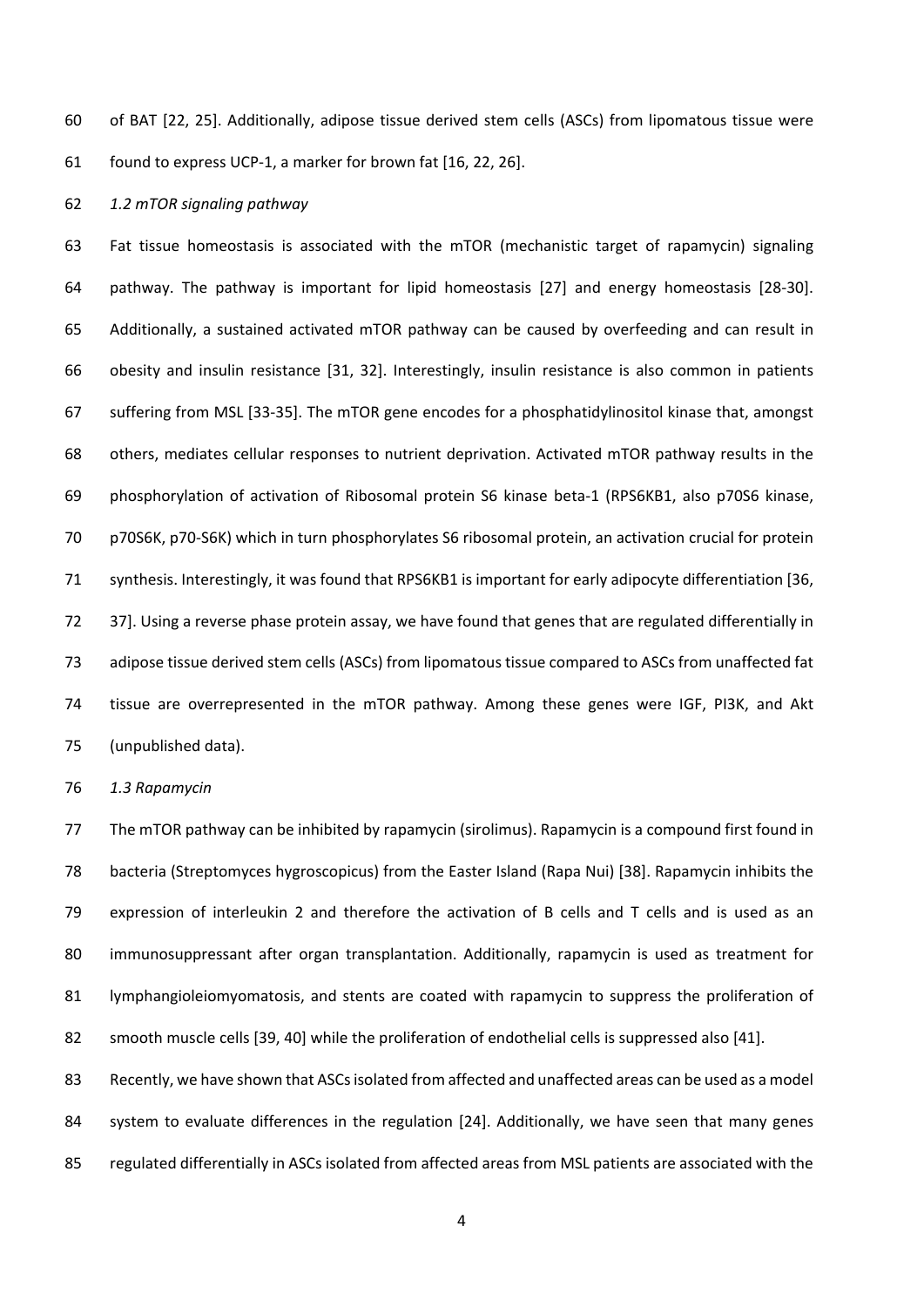mTOR pathway, which can be inhibited by rapamycin. Here, we show that ASCs from normal and 87 lipomatous tissue react differently to rapamycin treatment and that genes associated with the mTOR-pathway are regulated differentially in these ASCs.

## **2. Methods**

*2.1 Cell culture* 

 Cells from fat tissue of affected and unaffected areas from five patients were isolated as previously described [24, 42]. Briefly, surgical biopsies from lipomatous tissue and normal adipose tissue were obtained. All patients were given verbal and written information, and signed informed consent was obtained prior to study start. The study was approved by the Independent Ethic Committee of the 96 University of Regensburg (No.: 08/117). Subcutaneous adipose tissue (10g±0.5g) was harvested under local superficial skin anesthesia with Xylocaine. Tissue sample was used for extraction of adipose tissue 98 derived stem cells (ASCs). The fat tissue was minced into small pieces  $(1mm<sup>3</sup>)$  and subsequently 99 digested with collagenase (Sigma-Aldrich, St. Louis, MO, USA; 5U/ml fat tissue) for 45 minutes. The solution was filtered through a 100‐µm strainer, centrifuged (500 rcf) and the cells from the obtained 101 pellet were seeded into culture flasks with MEM alpha1 medium (Sigma Aldrich) containing 20% heat- inactivated FBS (Pan‐Biotech, Aidenbach, Germany), 2 mM glutamine (Thermo Fisher, Waltham, MA, USA), 100 U/ml penicillin, and 100 µg/ml streptomycin (Sigma‐Aldrich) and were incubated at 37°C in 104 a humidified atmosphere containing 5% CO<sub>2</sub>. Upon reaching subconfluency, cells were detached with a 0.25% trypsin/0.02% EDTA solution (Pan-Biotech) and seeded at a density of 5000 cells/cm<sup>2</sup>. Cells in passage 5 were used for all experiments. For adipogenic differentiation, the cell culture medium was 107 additionally supplemented with 1  $\mu$ M dexamethasone, 0.5 mM IBMX, 100  $\mu$ M indomethacin, and 10 µg/ml human recombinant insulin (all Sigma‐Aldrich). For inhibition of the mTOR signaling pathway the medium was supplemented with rapamycin (Sigma Aldrich, 0 ng/ml, 1 ng/ml, or 10 ng/ml, respectively). After a time period indicated in the respective result section, the cells were either used for vitality assays, stained for detection of adipogenic differentiation, or harvested for RNA isolation.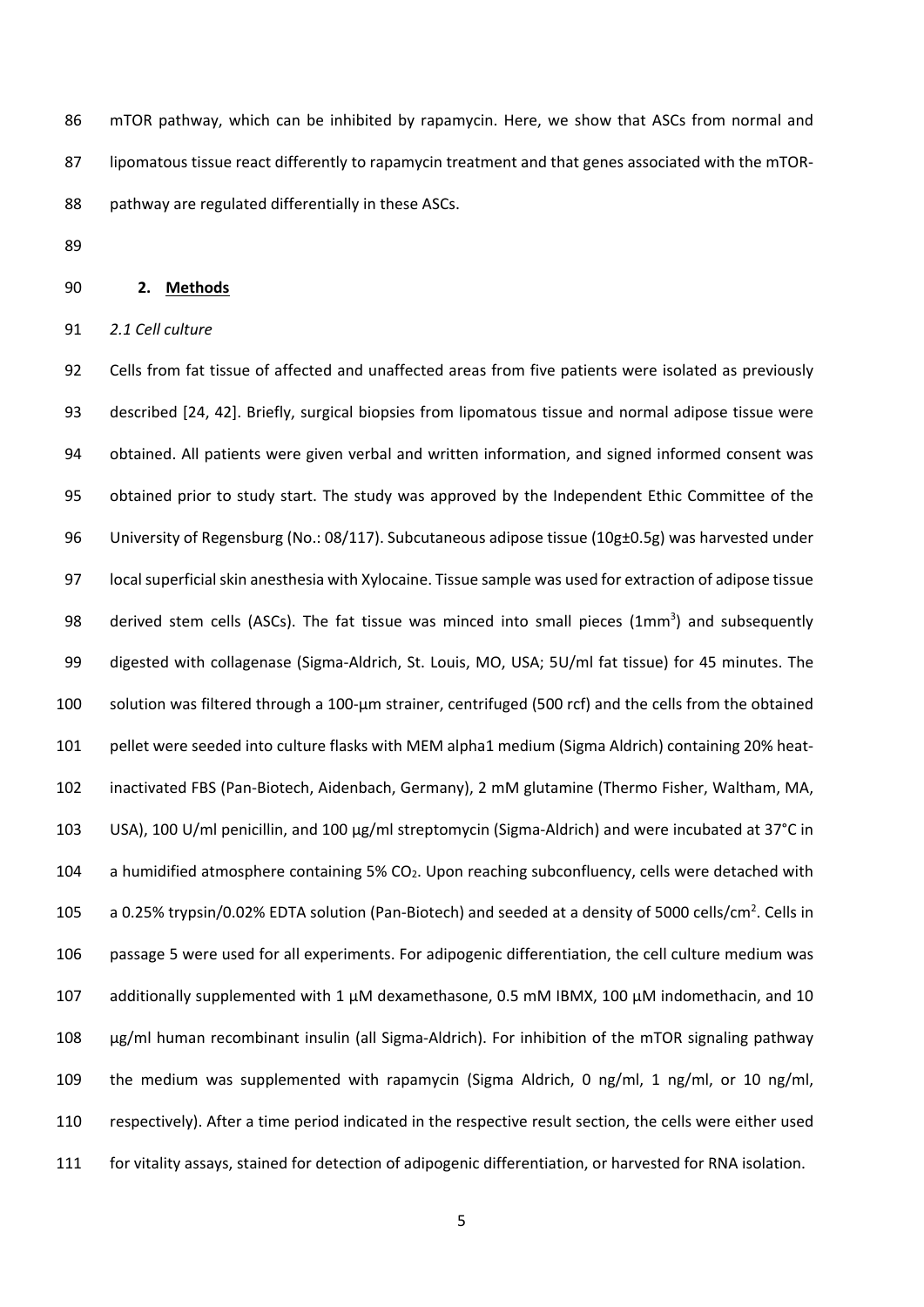#### *2.2 Cell viability assay*

113 Cell viability was assessed using resazurin (Sigma-Aldrich) which is metabolized to the fluorescent resorufin by vital cells. ASCs were seeded into 96‐well plates and allowed to adhere for 24h. Subsequently, the proliferation medium was discarded and replaced by medium supplemented with different rapamycin concentrations. After the time indicated in the respective experiments, the 117 medium was replaced with a 0.07 mM resazurin in proliferation medium-solution. After 2 hours fluorescence intensity (excitation 530 nm, emission 590 nm) was measured using the VarioScan plate reader (Thermo Fisher). Results are shown as mean of all five patients ± SD.

#### *2.3 Oil red O staining*

 Staining with Oil red O was used to assess adipogenic differentiation. Cells were cultured until subconfluency was reached. Subsequently, the medium was changed to adipogenic differentiation medium. After ten days, cells were fixed with a 10% formalin (Sigma Aldrich) solution for 10 minutes. After washing with PBS, a 5 mM oil red O in 60% isopropanol solution was added and the cells were stained for 20 minutes. For quantification, the dye was discarded and the cells were washed with PBS four times and with 60% isopropanol one time. Subsequently, oil red O was eluted from the cellular lipid droplets with 100% isopropanol. Optical density at 518 nm wavelength was measured using the 128 VarioScan plate reader. Results are shown as mean of all five patients ± SD.

#### *2.4 Real‐Time RT‐PCR*

 Cells were seeded into 6‐well plates and upon subconfluency treated with the different rapamycin concentrations for seven days. For RNA isolation, the RNeasy mini Kit (Qiagen, Hilden, Germany) was used according to the manufacturer's instructions. RNA concentration was measured using a 133 NanoDrop 2000 Spectrophotometer (Thermo Fisher) and reverse transcription of 1 µg total RNA was 134 done using the QuantiTect Reverse Transcription Kit (Qiagen). Quantitative RT-PCR was done using the DyNaMo Color Flash SYBR Green Master Mix (Thermo Fisher) and the Eco Thermal cycler (Illumina, San 136 Diego, CA, USA). Primer sequences are as follows: GAPDH forward: 5`-GAAAGATGGTGATGGGATTTC-137 3`, GAPDH\_reverse: 5`-GAAGGTGAAGGTCGGAGTC-3`; mTOR\_forward: 5`-CGAAGCCGCGCGAACC-3`,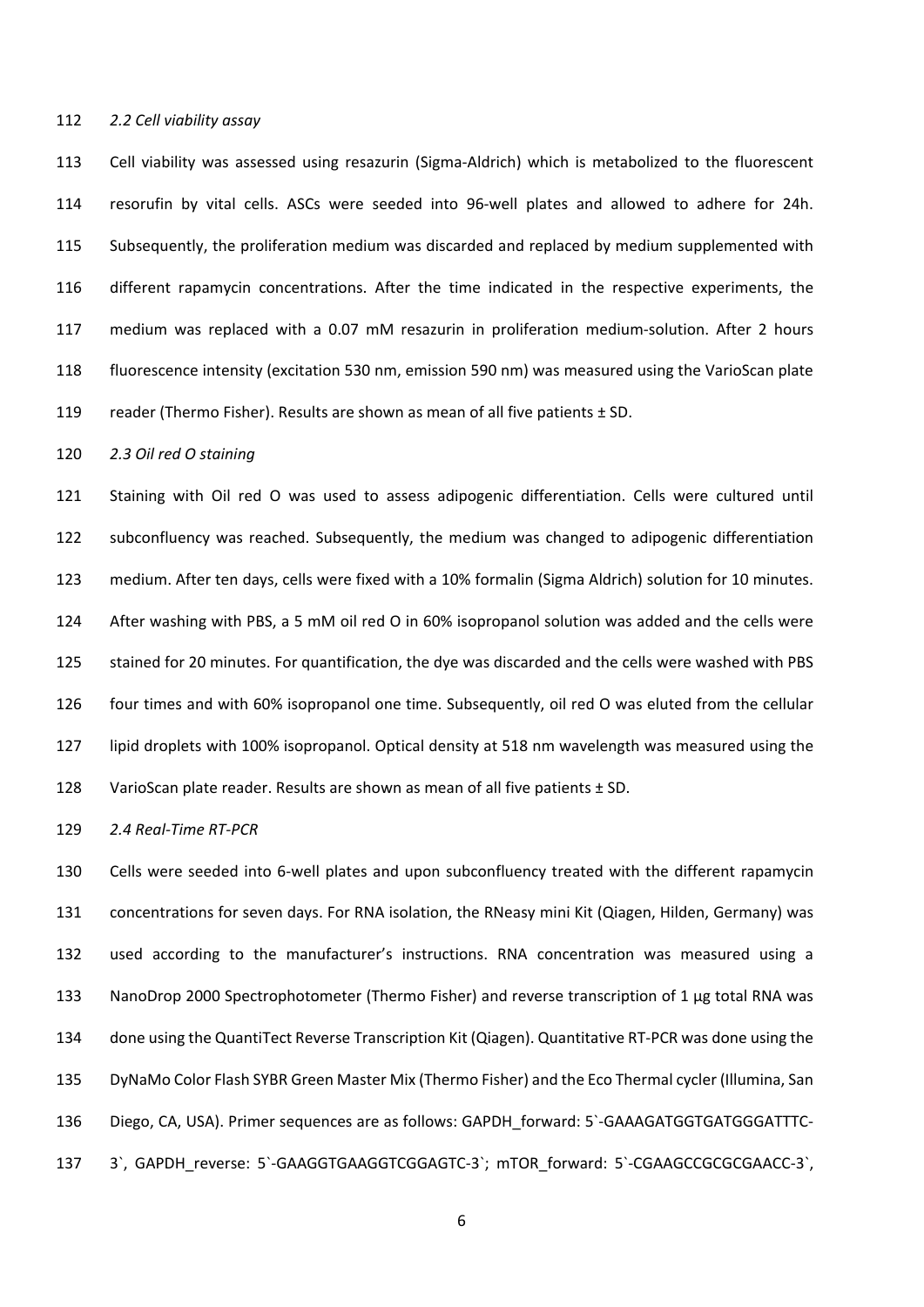mTOR\_reverse: 5`‐ATTCCGGCTCTTTAGGCCAC‐3`; EIF4EBP1\_forward: 5`‐GGAGTGTCGGAACTCACCTG‐ 139 3`, EIF4EBP1 reverse: 5`-ACTGTGACTCTTCACCGCC-3`; RPS6K1 forward: 5`-140 TGTCGACAGCCCAGATGACT-3`, RPS6K1\_reverse: 5`-ATTTGACTGGGCTGACAGGT-3`. Experiments were 141 done in triplicates. The  $\Delta\Delta_{\rm Ct}$ -method was used to calculate relative gene expression with GAPDH as housekeeping gene. Results are shown as mean ± SD for every patient. Relative gene expression is normalized to ASCs.

*2.5 Statistics* 

145 Statistics was done using Student's T-Test. Significance is indicated as follows: \*: p-value < 0.05; \*\*: p-value < 0.005; \*\*\*: p‐value < 0.001.

**3. Results** 

*3.1 Cell viability assay* 

 ASCs from lipomatous tissue showed higher cell viability when compared to ASCs from normal tissue. Treatment with rapamycin for 48 hours led to a decrease in cell viability in both 1 and 10 ng/ml concentrations in the ASCs from both normal and lipomatous tissue. After treatment with rapamycin in both concentrations the cells from the unaffected areas had around 65% of their original viability remained. In contrast, cell viability of ASCs from affected tissue decreased to around 35% of their former value (figure 1).



Figure 1: Normalized cell vitality after 48 hours of ASCs from normal and lipomatous tissue after treatment with

0 ng/ml, 1 ng/ml, and 10 ng/ml rapamycin, respectively. Results are shown as mean of all five patients ± SD.

Significance is indicated as follows: \*: p‐value < 0.05; \*\*: p‐value < 0.005; \*\*\*: p‐value < 0.001.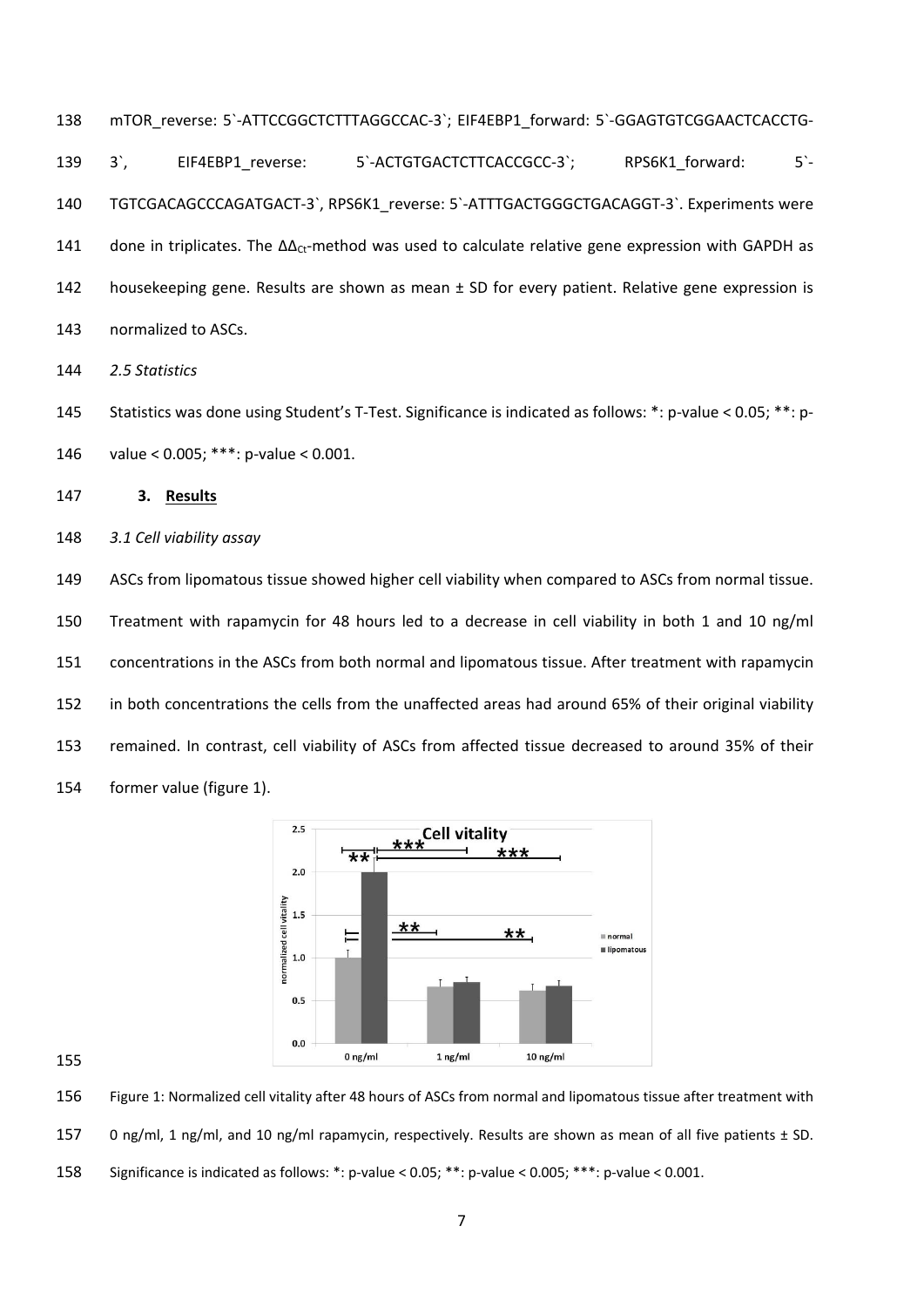#### *3.2 Oil red O staining*

 ASCs from normal tissue showed a higher degree of differentiation when compared to ASCs from lipomatous tissue. Adipogenic differentiation was impaired in ASCs from normal tissue when rapamycin was added to the culture medium. After treatment with 1 ng/ml and 10 ng/ml rapamycin Oil Red O staining decreased to 91% or 88% of the original values, respectively. Adipogenic differentiation of ASCs from lipomatous tissue was nearly unaffected (Figure 2).



 Figure 2: Adipogenic differentiation of ASCs from normal and lipomatous tissue after treatment with 0 ng/ml, 1 ng/ml, and 10 ng/ml rapamycin, respectively. Cells were differentiated for 10 days and stained with Oil Red O subsequently. After washing, the dye bound to triglycerides was eluted with isopropanol and measured colorimetrically. Values are normalized to undifferentiated ASCs from normal tissue. Results are shown as mean 171 of all five patients ± SD. No statistically significant differences were observed.

## *3.3 Real‐Time (RT)‐PCR*

 Gene expression was regulated differentially in ASCs from affected and unaffected areas after rapamycin exposition in some patients. This was most considerable for the direct target of the mTOR signaling pathway, RPS6K1, but also seen in some patients for EIF4EBP1 and mTOR. RPS6K1 was downregulated with increasing rapamycin concentrations in ASCs from normal tissue but upregulated 178 in ASCs from lipomatous tissue (Figures 3b-e). Patient 1, however, did not show this opposed regulation (Figure 3a). EIF4EBP1 was downregulated or not regulated with increasing rapamycin concentrations in ASCs from unaffected tissue but upregulated in ASCs from affected tissue in some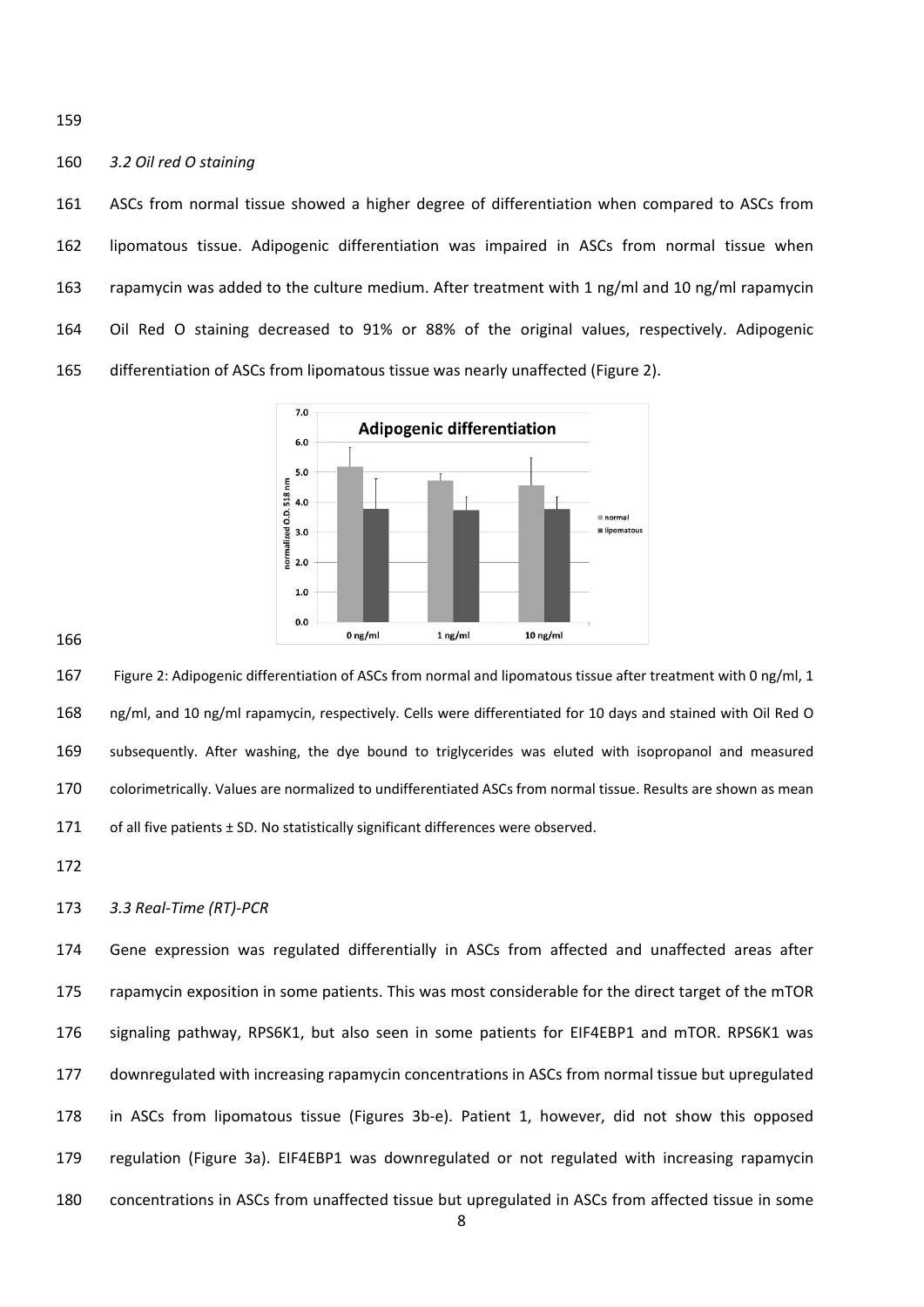patients (Figures 4a, d). Patients 2, 3, and 5, however, did not show this opposed regulation (Figures 4b, c, e). mTOR was downregulated with increasing rapamycin concentrations in ASCs from normal tissue but upregulated in ASCs from lipomatous tissue (Figures 5b, c). Patients 1, 4, and 5 however, did not show this opposed regulation (Figures 5a, d, e).



 Figure 3: Relative gene expression of RPS6K1 in ASCs from normal and lipomatous tissue after treatment with 0 ng/ml, 1 ng/ml, and 10 ng/ml rapamycin, respectively. Cells were incubated for 7 days. Values are normalized to 188 undifferentiated ASCs from normal tissue. Results are shown as mean for every patient ± SD. Significance is indicated as follows: \*: p‐value < 0.05; \*\*: p‐value < 0.005; \*\*\*: p‐value < 0.001.

## **4. Discussion**

 Surgical removal of lipomatous tissue via lipectomy or liposuction provides to date the only validated therapeutic approach for patients suffering from MSL [16]. However, relapse after surgery is occurring frequently [43, 44]. Although the term benign symmetrical lipomatosis implies a mere aesthetic/cosmetic problem, the patients not only suffer from severe psychological strain but also from accessory symptoms that can range from decreased quality of life (tracheal, laryngeal or mediastinal compression, sleep apnea) to sudden cardiac death. Because of this, the justification of the term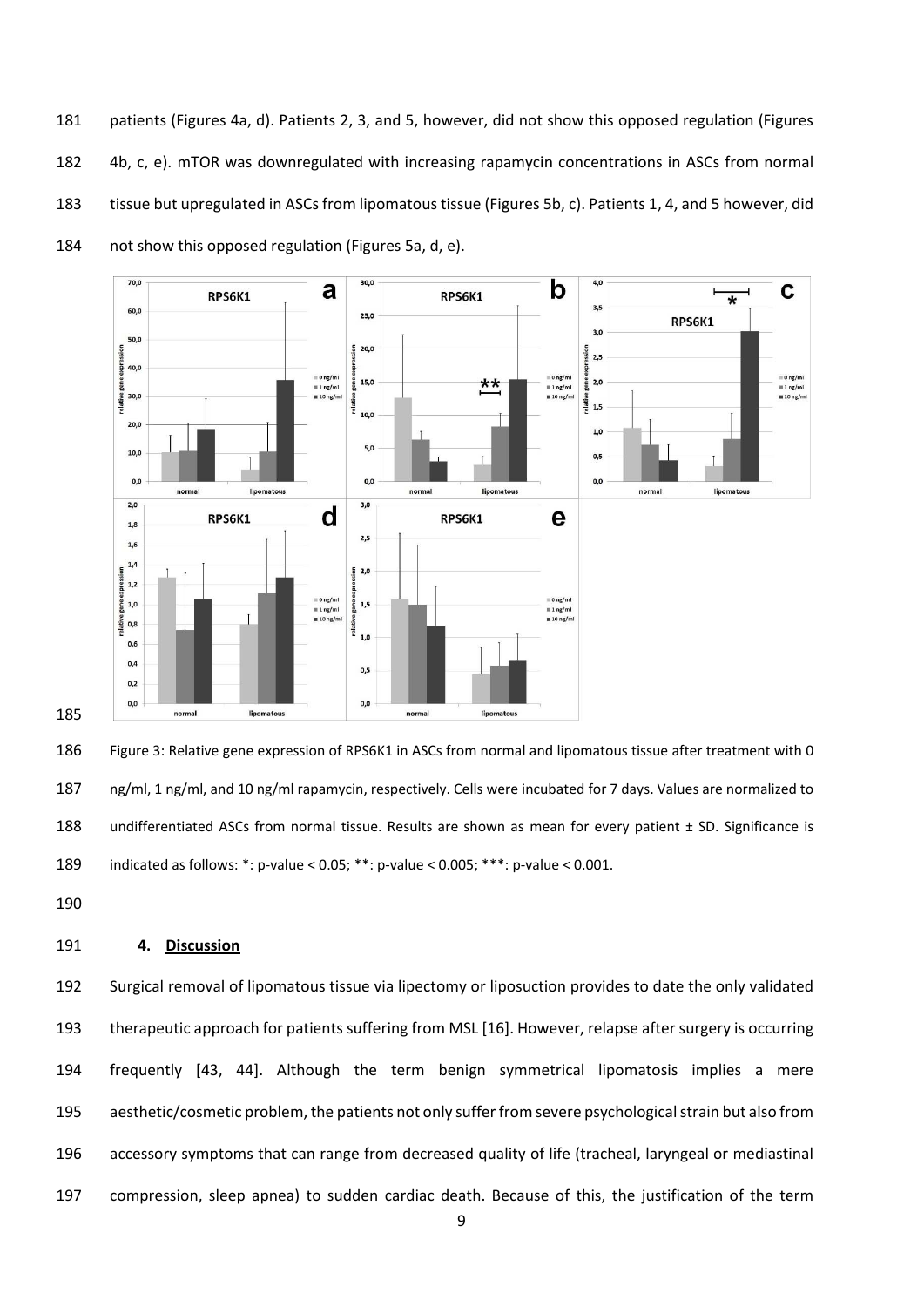benign in benign symmetrical lipomatosis has been doubted [14]. Therefore, a pharmaceutical therapy would be beneficial. In the recent past increasing evidence that BAT might be involved in the etiology of MSL has been reported. The mTOR pathway is associated with lipid homeostasis in general and in 201 particular with the regulation of BAT. Additionally, we have found several genes associated with the mTOR pathway to be regulated differentially in ASCs from lipomatous tissue. Therefore, we have conducted a study to evaluate the influence of the mTOR pathway inhibiting compound rapamycin on ASCs isolated from unaffected and affected tissues from patients suffering from MSL. It was shown that ASCs from lipomatous tissue have a higher proliferation rate but an impaired differentiation capacity when compared with normal tissue ASCs. This is in accordance with the conclusion, that MSL is a hyper proliferative stem cells disorder [26]. After treatment with rapamycin, the cells from the two different tissue origins aligned their proliferation and differentiation behavior. Cell viability was much more impaired in ASCs from lipomatous tissue than in those from unaffected areas. As a result, both cell types had a similar viability (Figure 1). Differentiation on the other hand was impaired significantly 211 in normal tissue ASCs but not in ASCs from lipomatous tissue, making both types becoming more alike (Figure 2). Interestingly, this might at least in part be due to the opposite regulation of mTOR pathway related genes in these ASCs. Real Time RT‐PCRs have shown that in some patients, the two different cell types showed a contrary regulation of mTOR, EIF4EBP1, and RPS6K1 when treated with rapamycin. In some patients, after rapamycin incubation these genes are downregulated or not regulated in ASCs from normal tissue but upregulated in ASCs from lipomatous tissue (Figures 3‐5).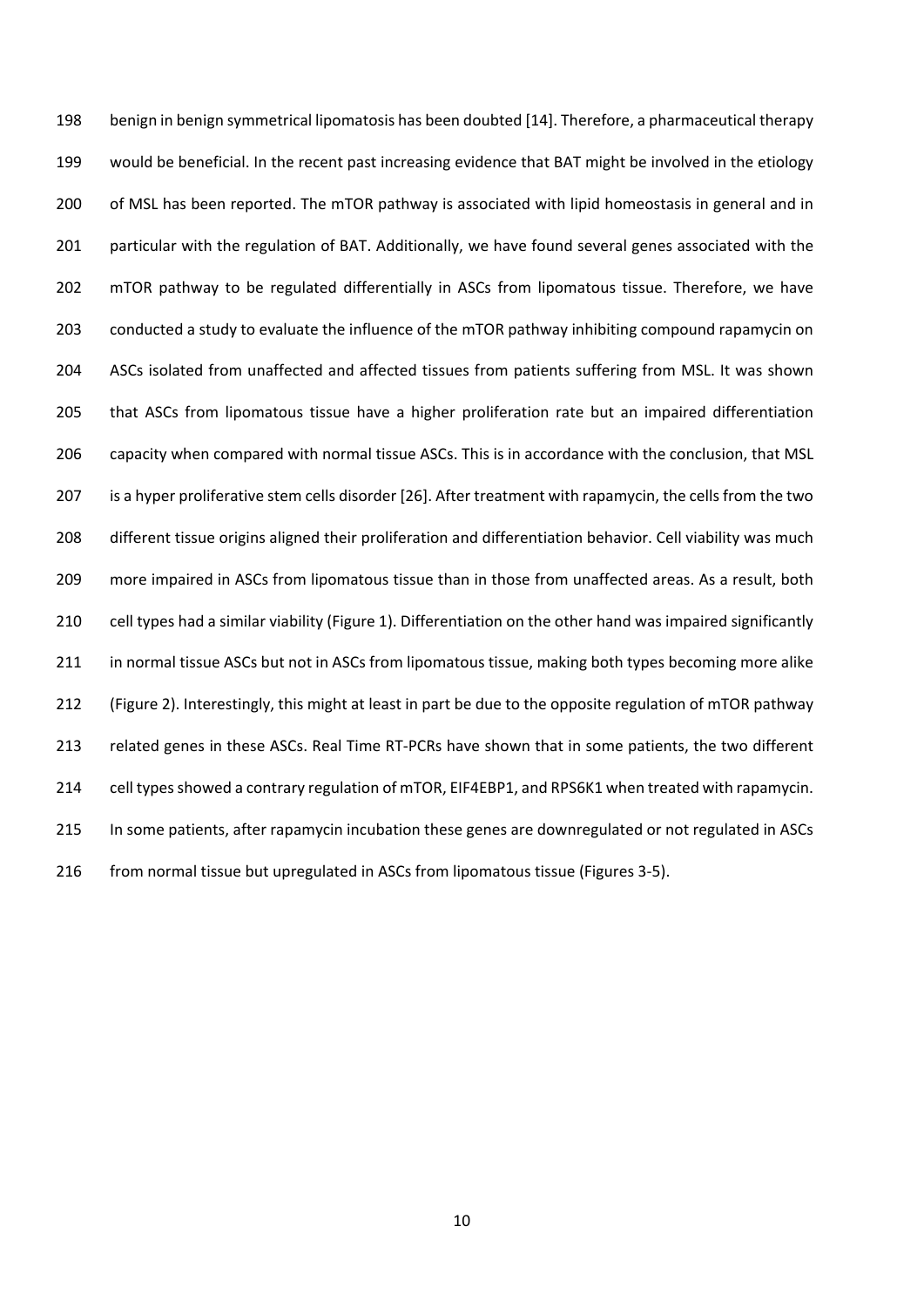

 Figure 4: Relative gene expression of EIF4EBP1 in ASCs from normal and lipomatous tissue after treatment with 0 ng/ml, 1 ng/ml, and 10 ng/ml rapamycin, respectively. Cells were incubated for 7 days. Values are normalized 220 to undifferentiated ASCs from normal tissue. Results are shown as mean for every patient ± SD. Significance is 221 indicated as follows:  $*$ : p-value < 0.05;  $**$ : p-value < 0.005;  $***$ : p-value < 0.001.

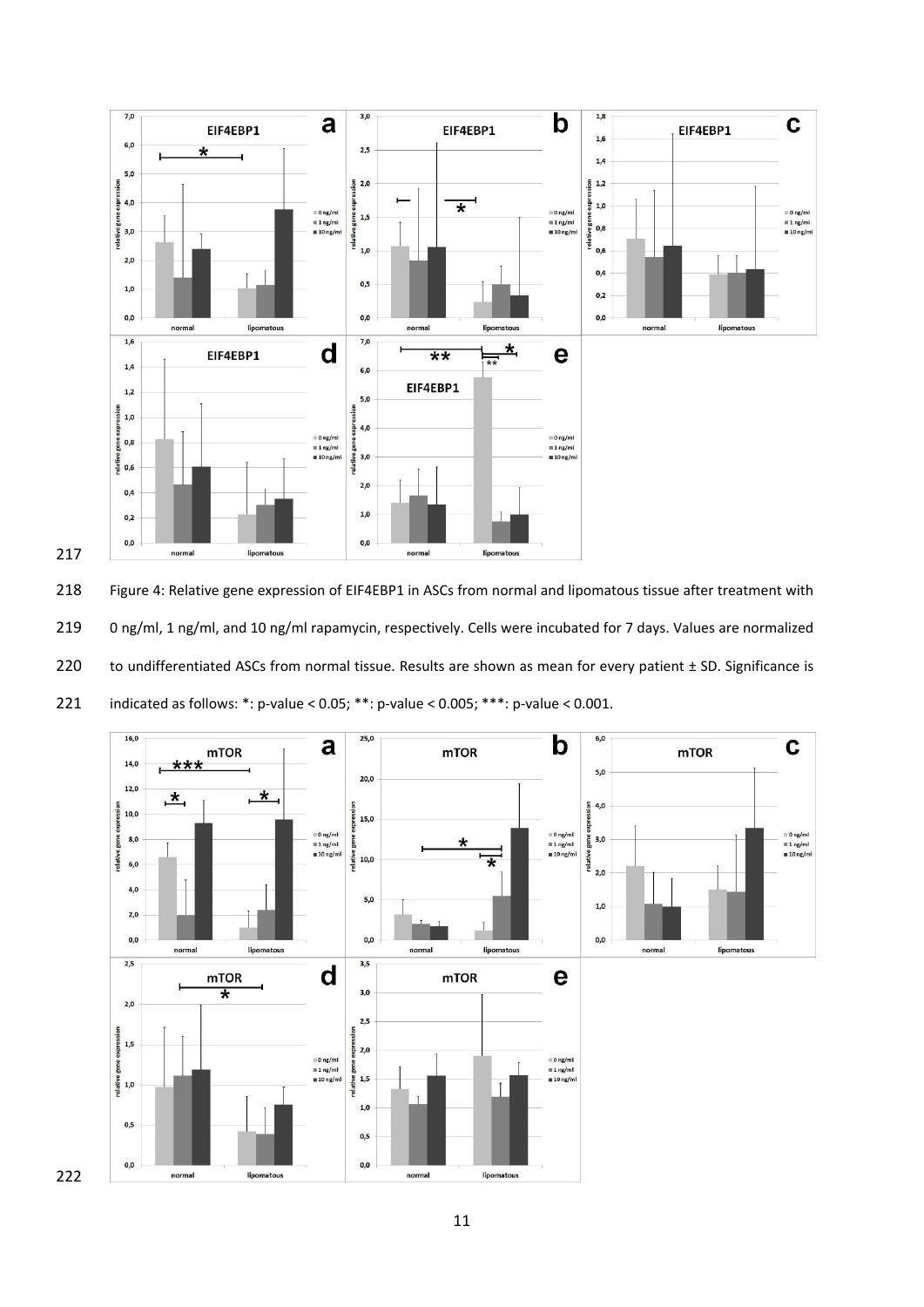Figure 5: Relative gene expression of mTOR in ASCs from normal and lipomatous tissue after treatment with 0 224 ng/ml, 1 ng/ml, and 10 ng/ml rapamycin, respectively. Cells were incubated for 7 days. Values are normalized to 225 undifferentiated ASCs from normal tissue. Results are shown as mean for every patient ± SD. Significance is indicated as follows: \*: p‐value < 0.05; \*\*: p‐value < 0.005; \*\*\*: p‐value < 0.001.

 However, this regulation was not observed in ASCs from all patients. On the other hand, nearly no 229 accessory symptoms and causes that have been proposed for MSL can be applied to all patients. This has already been reported for alcohol abuse, neuropathies, and for mitochondrial genome mutations, which can be seen in many but not in all patients suffering from MSL [45, 46]. Although additional research is needed to address this question, we can present some evidence to support the hypothesis 233 that mTOR is involved in the pathogenesis of MSL. First of all, mTOR plays a crucial role in lipid homeostasis and adipocyte maturing [47], which might be impaired in ASCs from affected tissues. Moreover, mTOR pathway is involved in BAT regulation, from which lipomatous tissue has been proposed to origin [16, 22, 25, 26]. Lbk1, a gene known to control BAT expansion and UCP‐1 expression in mice, exerts is function partly via mTOR signaling pathway [48]. Deletion of mTOR induced white adipose tissue to adopt characteristics from BAT [49]. However, negative impacts of rapamycin on UCP‐ 1 expression in BAT have been reported, too [50]. Associated with the mTOR pathway is Sestrin2, a regulator of thermogenesis in BAT [51]. Moreover, in a previous study we have seen that the proteins found regulated differentially in ASCs isolated from affected areas are overrepresented in the mTOR signaling pathway (IGF, PI3K, Akt). Interestingly, an association of MSL with the mTOR pathway related gene PTEN has been proposed earlier [52‐54]. Another connection between mTOR pathway and MSL is insulin resistance, which is common in patients and can result from both overfeeding and a sustained 245 active mTOR pathway [31-35]. Interestingly, both caloric restriction and rapamycin have a positive effect on murine lifespan [55, 56]. Whether the longer life expectance of mice treated with rapamycin 247 is comparable with the life-extending effects of dietary restriction is yet to be elucidated. However, humans cannot be compared with rodents regarding the positive effects on lifespan of caloric restriction [55, 57]. Rapamycin is already used for several indications. The drug is marketed under the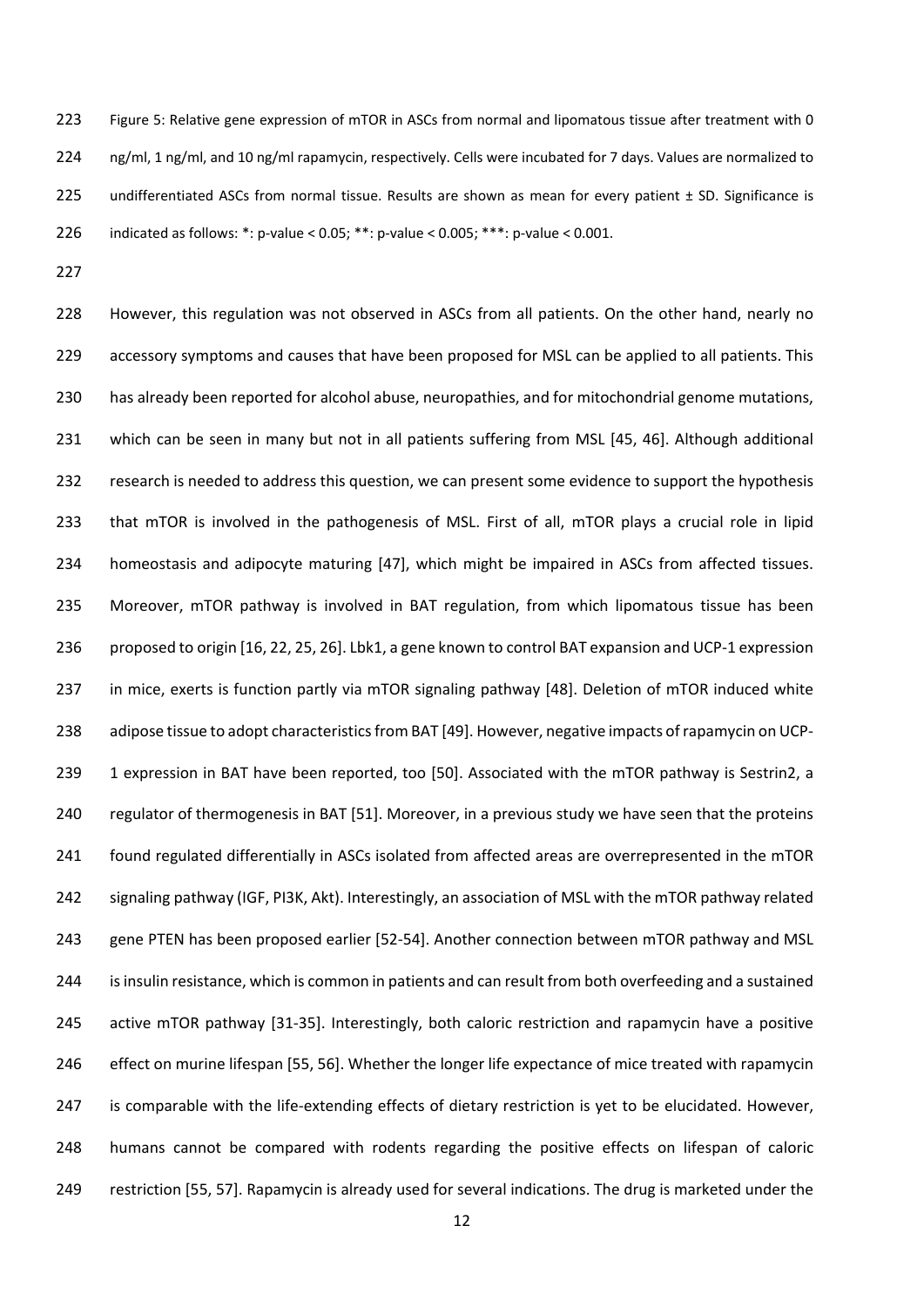trade names Rapamune® (Pfizer) or Certican® (Novartis), respectively. Rapamycin, in a medical background often called sirolimus, is used as an immunosuppressant to prevent rejection after kidney, liver, or heart transplantation and is also used as a treatment for renal cell carcinoma [58‐62]. Additionally, Sirolimus is used for coronary stent coating [39]. Additionally to these indications, orphan designation was granted by the European Commission for sirolimus for the treatment of chronic non‐ infectious uveitis (EU/3/11/898, Santen Oy, Finland, 30 August 2011), for the prevention of arteriovenous access dysfunction in patients undergoing surgical creation of an arteriovenous access for hemodialysis (EU/3/13/1204, S‐Cubed Limited, United Kingdom, 13 November 2013), for the treatment of tuberous sclerosis (EU/3/15/1557, Desitin Arzneimittel GmbH, Germany, 9 October 259 2015), and for the treatment of beta-thalassaemia intermedia and major (EU/3/15/1585, Rare Partners srl Impresa Sociale, Italy, 14 December 2015). Here, we show a possible novel therapeutic approach for future therapies of patients suffering from MSL.

## **5. Conclusion**

 The mTOR pathway might be involved in the pathogenesis of MSL. Rapamycin could be an approach to a novel pharmaceutical therapy. As already reported for alcohol abuse and for mitochondrial genome mutations [45, 46], this is not necessarily true for all patients.

- *5.1 Competing interests*
- We declare that there are no competing interests.
- 
- *Acknowledgements*

272 This work was supported by the Helmholtz-Association through programme-oriented funding. We wish

- to thank Bernadette Fürnstein for her contribution in cell culture.
- This paper is dedicated to the 70th birthday of Prof. Friedrich Jung.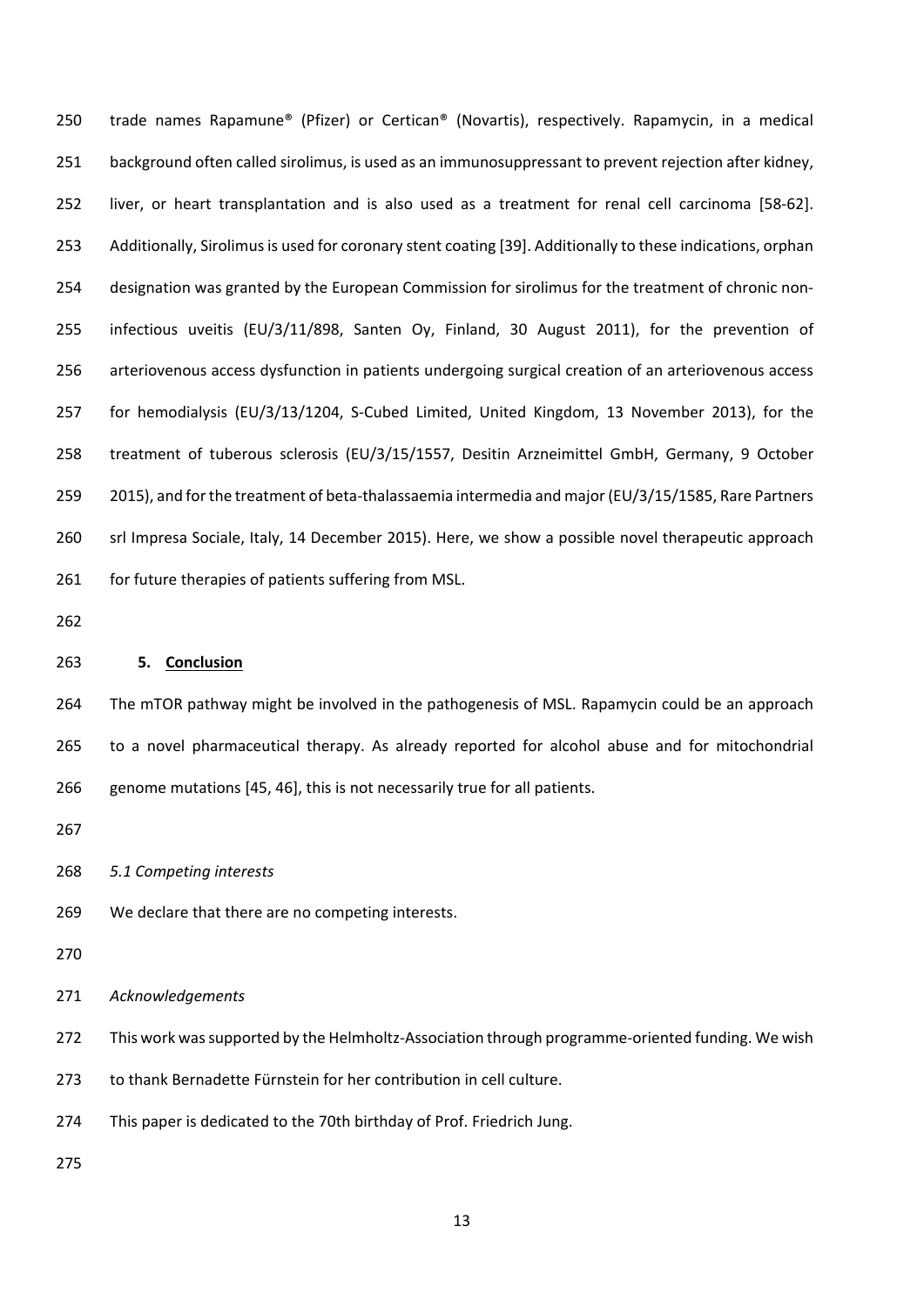#### **References**

- [1] Donhauser G, Vieluf D, Ruzicka T, Braun‐Falco O. Benign symmetric Launois‐Bensaude type III lipomatosis and Bureau‐Barrière syndrome. *Hautarzt*. 1991;42:311–314.
- [2] Brodie, B. Lectures illustrative of various subjects in pathology and surgery. In, Longman, London, 1846, pp. 275‐276.
- [3] Madelung, O. Über den Fetthals. *Langenbecks Archiv Klin Chirurg*. 1888;37,106.
- [4] Launois PE, Bensaude R. De l'adéno lipomatose symétrique. *Bull Soc Méd Hôp Paris*, Mémoires 1898;1:298–318
- [5] Gdynia HJ, Sperfeld AD, Knirsch U, Homberg V, Rosenbohm A, Müller‐Höcker J, Ludolph AC, **Hanemann CO. Benign symmetric lipomatosis with axonal neuropathy and abnormalities in** specific mitochondrial tRNA regions. *Eur J Med Res*. 2006;11(12):545‐6.
- [6] Sawyer SL, Cheuk‐Him Ng A, Innes AM, Wagner JD, Dyment DA, Tetreault M; Majewski J, Boycott KM, Screaton RA, Nicholson G. Homozygous mutations in MFN2 cause multiple symmetric

lipomatosis associated with neuropathy. *Hum Mol Genet*. 2015;24(18):5109‐14.

- [7] Holme E, Larsson NG, Oldfors A, Tulinius M, Sahlin P, Stenman G. Multiple symmetric lipomas
- 292 with high levels of mtDNA with the tRNA(Lys) A-->G(8344) mutation as the only manifestation
- of disease in a carrier of myoclonus epilepsy and ragged‐red fibers (MERRF) syndrome. *Am J*

*Hum Genet*. 1993;52(3):551‐6.

- [8] Gámez J, Playán A, Andreu AL, Bruno C, Navarro C, Cervera C, Arbós MA, Schwartz S, Enriquez JA, Montoya J. Familial multiple symmetric lipomatosis associated with the A8344G mutation of mitochondrial DNA. *Neurology*. 1998;51(1):258‐60.
- [9] Enzi G, Digito M, Marin R, Carraro R, Baritussio A, Manzato E: Mediastino‐abdominal lipomatosis: Deep accumulation of fat mimicking a respiratory disease and ascites. Clinical aspects and metabolic studies *in vitro*. *Q J Med* 1984,53:453‐463.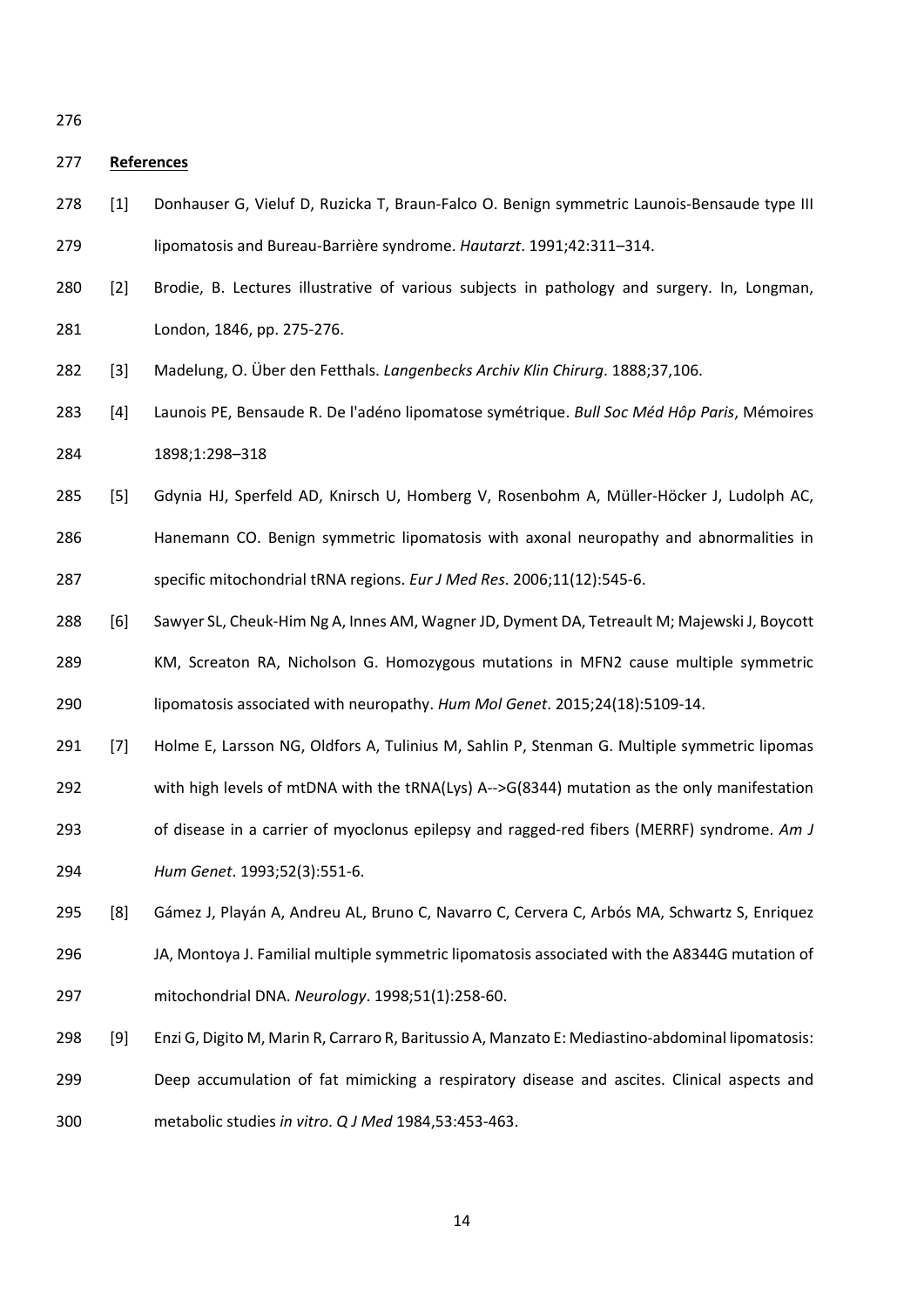- [10] Senturk T, Akar H, Kadikoilu G. Multiple symmetric lipomatosis with mediastinal involvement and subclinical hypothyroidism in a female patient. *T Klin Med Sci.* 2002;22:413e6.
- [11] Ramos S, Pinheiro S, Diogo C, Cabral L, Cruzeiro C: Madelung disease: A not‐so‐rare disorder. *Ann Plast Surg*. 2010,64:122‐124.
- [12] Milisavljevic D, Zivic M, Stankovic P. Severe dyspnea as atypical presenting symptom of madelung's disease. *Hippokratia*. 2010;14:133e5.
- [13] Fonseca VA, Alves C, Marques H, Camacho E, Saraiva AP. Madelung's disease as a rare cause of obstructive sleep apnea. *J Bras Pneumol*. 2009;35(10):1053‐6.
- [14] Enzi G, Busetto L, Ceschin E, Coin A, Digito M, Pigozzo S. Multiple symmetric lipomatosis: Clinical
- aspects and outcome in a long‐term longitudinal study. *Int J Obes Relat Metab Disord*. 2002;26(2):253‐61.
- [15] Fonseca VR, Freitas C, Palmeira M, Ferreira C, Victorino R. Cardiac noradrenergic denervation in a patient with multiple symmetric lipomatosis. *Cardiology*. 2012;121(3):160‐3.
- [16] Enzi G, Busetto L, Sergi G, Coin A, Inelmen EM, Vindigni V, Bassetto F, Cinti S. Multiple symmetric
- lipomatosis: A rare disease and its possible links to brown adipose tissue. *Nutr Metab Cardiovasc*
- *Dis.* 2015;25(4):347‐53.
- 317 [17] Naumann M, Schalke B, Klopstock T, Reichmann H, Lange KW, Wiesbeck G, Toyka KV, Reiners K.
- Neurological multisystem manifestation in multiple symmetric lipomatosis: A clinical and electrophysiological study. *Muscle Nerve*. 1995;18(7):693‐8.
- [18] Klopstock T, Naumann M, Schalke B, Bischof F, Seibel P, Kottlors M, Eckert P, Reiners K, Toyka
- KV, Reichmann H. Multiple symmetric lipomatosis: Abnormalities in complex IV and multiple deletions in mitochondrial DNA. *Neurology*. 1994;44(5):862‐6.
- [19] Meningaud JP1, Pitak‐Arnnop P, Bertrand JC. Multiple symmetric lipomatosis: Case report and review of the literature. *J Oral Maxillofac Surg*. 2007;65(7):1365‐9.
- 325 [20] Ardeleanu V, Chicos S, Georgescu C, Tutunaru D. Multiple benign symmetric lipomatosis -- a differential diagnosis of obesity. *Chirurgia (Bucur).* 2013;108(4):580‐3.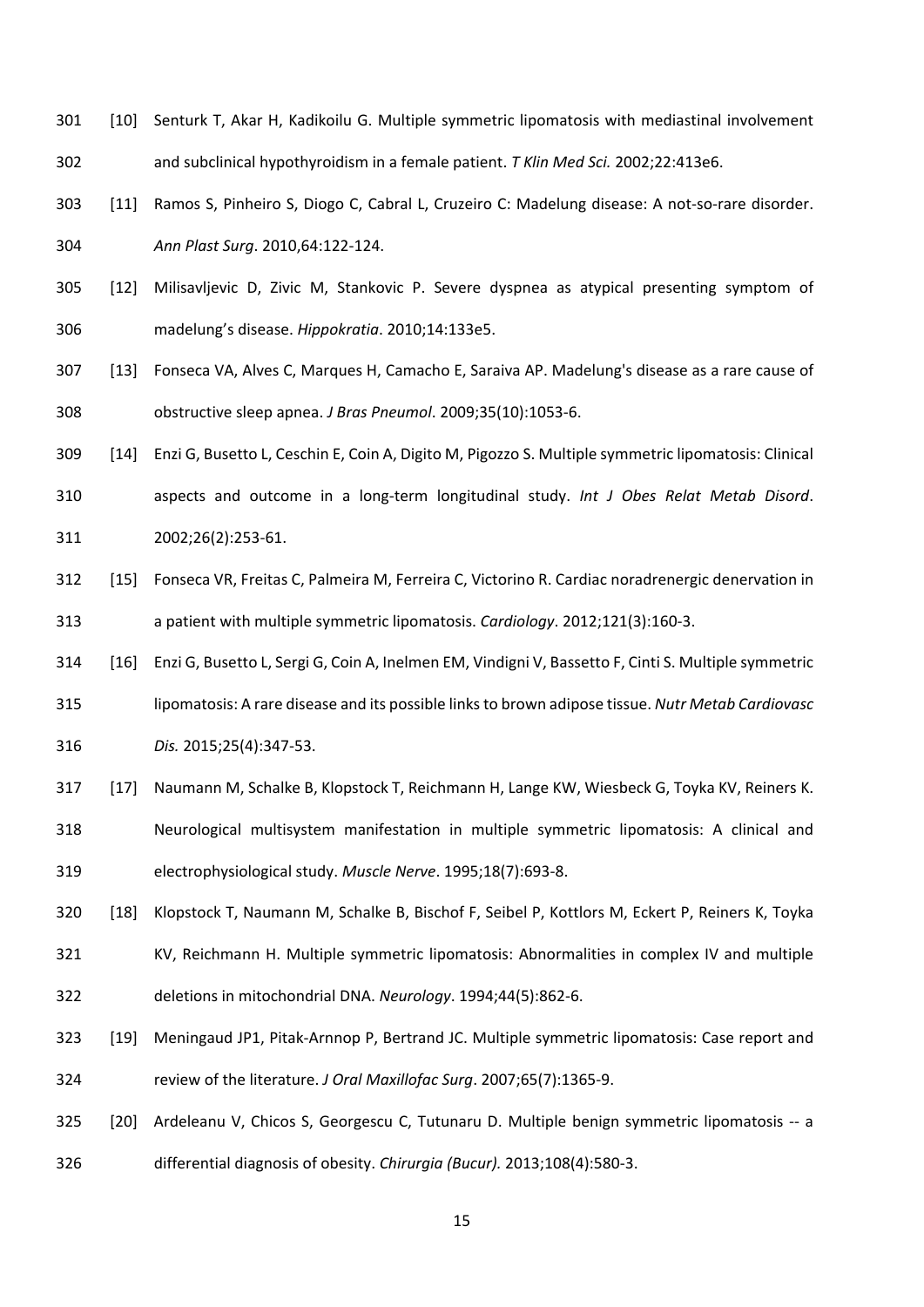- [21] Chalk CH, Mills KR, Jacobs JM, Donaghy M. Familial multiple symmetric lipomatosis with
- peripheral neuropathy. *Neurology*. 1990;40(8):1246‐50.
- [22] Plummer C1, Spring PJ, Marotta R, Chin J, Taylor G, Sharpe D, Athanasou NA, Thyagarajan D,
- Berkovic SF. Multiple Symmetrical Lipomatosis‐‐a mitochondrial disorder of brown fat. *Mitochondrion*. 2013;13(4):269‐76.
- [23] Schulz TJ, Tseng Y. Brown adipose tissue: Development, metabolism and beyond. Biochem J. 2013; 453(2): 10.1042/BJ20130457.
- [24] Cedikova M, Kripnerová M,Dvorakova J, Pitule P,Grundmanova M, Babuska V, Mullerova D,
- Jitka Kuncova J. Mitochondria in White, Brown, and Beige Adipocytes. Stem Cells Int. 2016;
- 2016: 6067349.
- [25] Kodish ME, Alsever RN, Block MB. Benign symmetric lipomatosis: Functional sympathetic denervation of adipose tissue and possible hypertrophy of brown fat. *Metabolism*. 1974;23(10):937‐45.
- [26] Prantl L, Schreml J, Gehmert S, Klein S, Bai X, Zeitler K, Schreml S, Alt E, Gehmert S, Felthaus O.
- Transcription Profile in Sporadic Multiple Symmetric Lipomatosis Reveals Differential Expression at the Level of Adipose Tissue‐Derived Stem Cells. *Plast Reconstr Surg*. 2016;137(4):1181‐90.
- [27] Lamming DW, Sabatini DM. A Central role for mTOR in lipid homeostasis. Cell Metab. 2013;18(4):465‐9.
- [28] Mannaa M, Krämer S, Boschmann M, Gollasch M. mTOR and regulation of energy homeostasis in humans. *J Mol Med (Berl).* 2013;91(10):1167‐75.
- [29] Albert V, Hall MN2. mTOR signaling in cellular and organismal energetics. *Curr Opin Cell Biol*. 2015;33:55‐66.
- [30] Yang A, Xiao X, Zhao M, LaRue AC, Schulte BA, Wang GY. Differential Reponses of
- Hematopoietic Stem and Progenitor Cells to mTOR Inhibition. Stem Cells Int.

2015;2015:561404.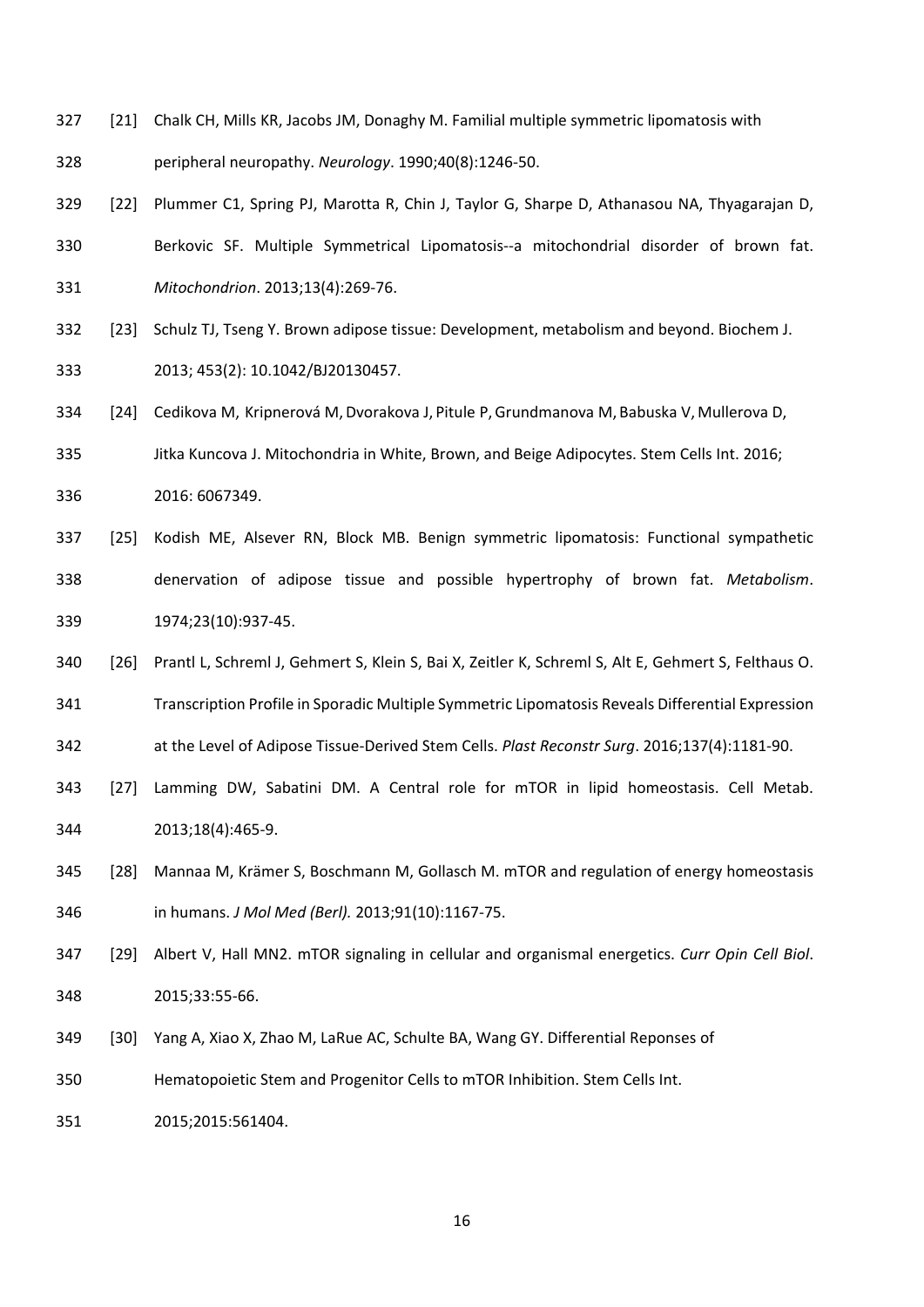- [31] Dann SG, Selvaraj A, Thomas G. mTOR Complex1‐S6K1 signaling: At the crossroads of obesity, diabetes and cancer. *Trends Mol Med*. 2007;13(6):252‐9.
- [32] Małgorzewicz S, Dardzińska JA, Gnacińska M, Jankun J, Bryl E, Sworczak K. Complex interaction between the immune system and adipose tissue (Review). *Int J Mol Med*. 2014;33(1):3‐7.
- [33] Harsch IA, Schahin SP, Fuchs FS, Hahn EG, Lohmann T, Konturek PC, Ficker JH. Insulin resistance,
- hyperleptinemia, and obstructive sleep apnea in Launois‐Bensaude syndrome. *Obes Res*. 2002;10(7):625‐32.
- 359 [34] Cojocaru DC, Cozma CD, Postolache P. Markers of insulin resistance in a case of Launois-Bensaude syndrome. *Rev Med Chir Soc Med Nat Iasi*. 2013;117(2):404‐8.
- [35] D'Ettorre M, Gniuli D, Guidone C, Bracaglia R, Tambasco D, Mingrone G. Insulin sensitivity in Familial Multiple Lipomatosis. *Eur Rev Med Pharmacol Sci*. 2013;17(16):2254‐6.
- [36] Carnevalli LS, Masuda K, Frigerio F, Le Bacquer O, Um SH, Gandin V, Topisirovic I, Sonenberg N, Thomas G, Kozma SC. S6K1 plays a critical role in early adipocyte differentiation. *Dev Cell*. 2010;18(5):763‐74.
- [37] Wu X, Schneider N, Platen A, Mitra I, Blazek M, Zengerle R, Schüle R, Meier M. In situ characterization of the mTORC1 during adipogenesis of human adult stem cells on chip. *Proc Natl Acad Sci U S A.* 2016;113(29):E4143‐50.
- [38] Vézina C, Kudelski A, Sehgal SN. Rapamycin (AY‐22,989), a new antifungal antibiotic. I. Taxonomy
- of the producing streptomycete and isolation of the active principle. *J Antibiot (Tokyo).* 1975;28(10):721‐6.
- [39] Abizaid A. Sirolimus‐eluting coronary stents: A review. *Vasc Health Risk Manag*. 2007;3(2):191‐ 201.
- 374 [40] Anadol R, Gori T. The mechanisms of late scaffold thrombosis. Clin Hemorheol Microcirc. 2017,67(3‐4): 343‐346.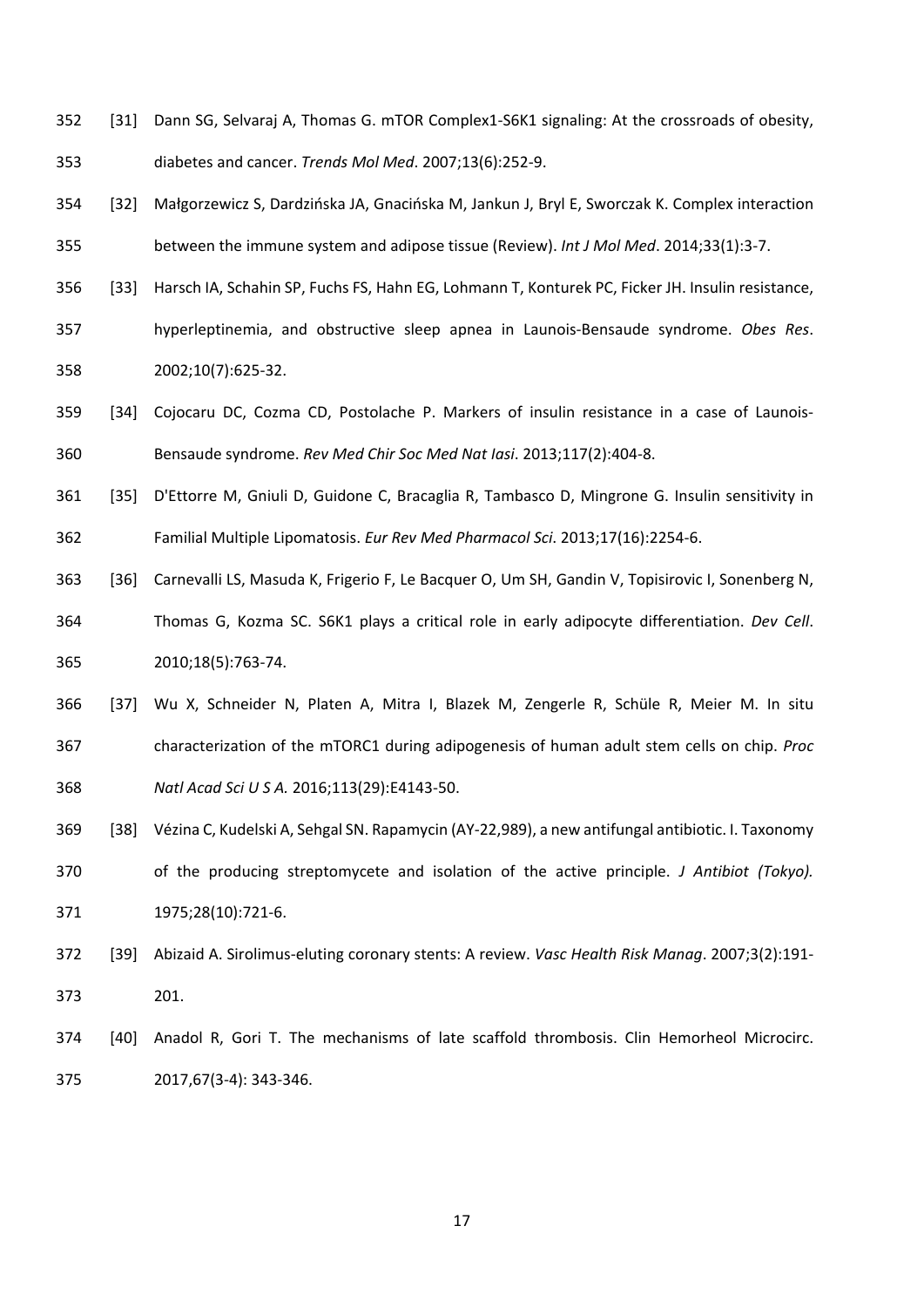- [41] Krüger‐Genge A, Hiebl B, Franke RP, Lendlein A, Jung F. Effects of Tacrolimus or Sirolimus on the adhesion of vascular wall cells: Controlled *in‐vitro* comparison study. Clin Hemorheol Microcirc. 2017;67( 3‐4): 309‐318.
- 379 [42] Wankhade UD, Shen M, Kolhe R, Sadanand Fulzele S. Advances in Adipose-Derived Stem Cells Isolation, Characterization, and Application in Regenerative Tissue Engineering. Stem Cells Int.

2016; 2016: 3206807.

- [43] Hadjiev B, Stefanova P, Shipkov C, Uchikov A, Mojallal A. Madelung disease: On the morphologic criteria for diagnosis and treatment. *Ann Plast Surg*. 2010;64(6):807‐8.
- [44] Brea‐García B, Cameselle‐Teijeiro J, Couto‐González I, Taboada‐Suárez A, González‐Álvarez E.
- Madelung's disease: Comorbidities, fatty mass distribution, and response to treatment of 22 patients. *Aesthetic Plast Surg*. 2013;37(2):409‐16.
- [45] Heckmann JG, Kraus B, Stefan H, Neundörfer B. Progressive muscle pain, weight gain, fatique and unusual body shape change. *Eur J Neurol*. 2000;7(2):243‐4.
- [46] Klopstock T, Naumann M, Seibel P, Shalke B, Reiners K, Reichmann H. Mitochondrial DNA mutations in multiple symmetric lipomatosis. *Mol Cell Biochem*. 1997;174(1‐2):271‐5.
- [47] Blanchard PG, Festuccia WT, Houde VP, St‐Pierre P, Brûlé S, Turcotte V, Côté M, Bellmann K,
- 392 Marette A, Deshaies Υ. Major involvement of mTOR in the PPARγ-induced stimulation of adipose tissue lipid uptake and fat accretion. *J Lipid Res*. 2012;53(6):1117‐25.
- [48] Shan T, Xiong Y, Zhang P, Li Z, Jiang Q, Bi P, Yue F, Yang G, Wang Y, Liu X, Kuang S. Lkb1 controls brown adipose tissue growth and thermogenesis by regulating the intracellular localization of
- CRTC3. *Nat Commun*. 2016;7:12205.
- 397 [49] Shan T, Zhang P, Jiang Q, Xiong Y, Wang Y, Kuang S. Adipocyte-specific deletion of mTOR inhibits adipose tissue development and causes insulin resistance in mice. *Diabetologia*. 2016;59(9):1995‐2004.
- [50] García‐Casarrubios E, de Moura C, Arroba AI, Pescador N, Calderon‐Dominguez M, Garcia L, Herrero L, Serra D, Cadenas S, Reis F, Carvalho E, Obregon MJ, Valverde ÁM. Rapamycin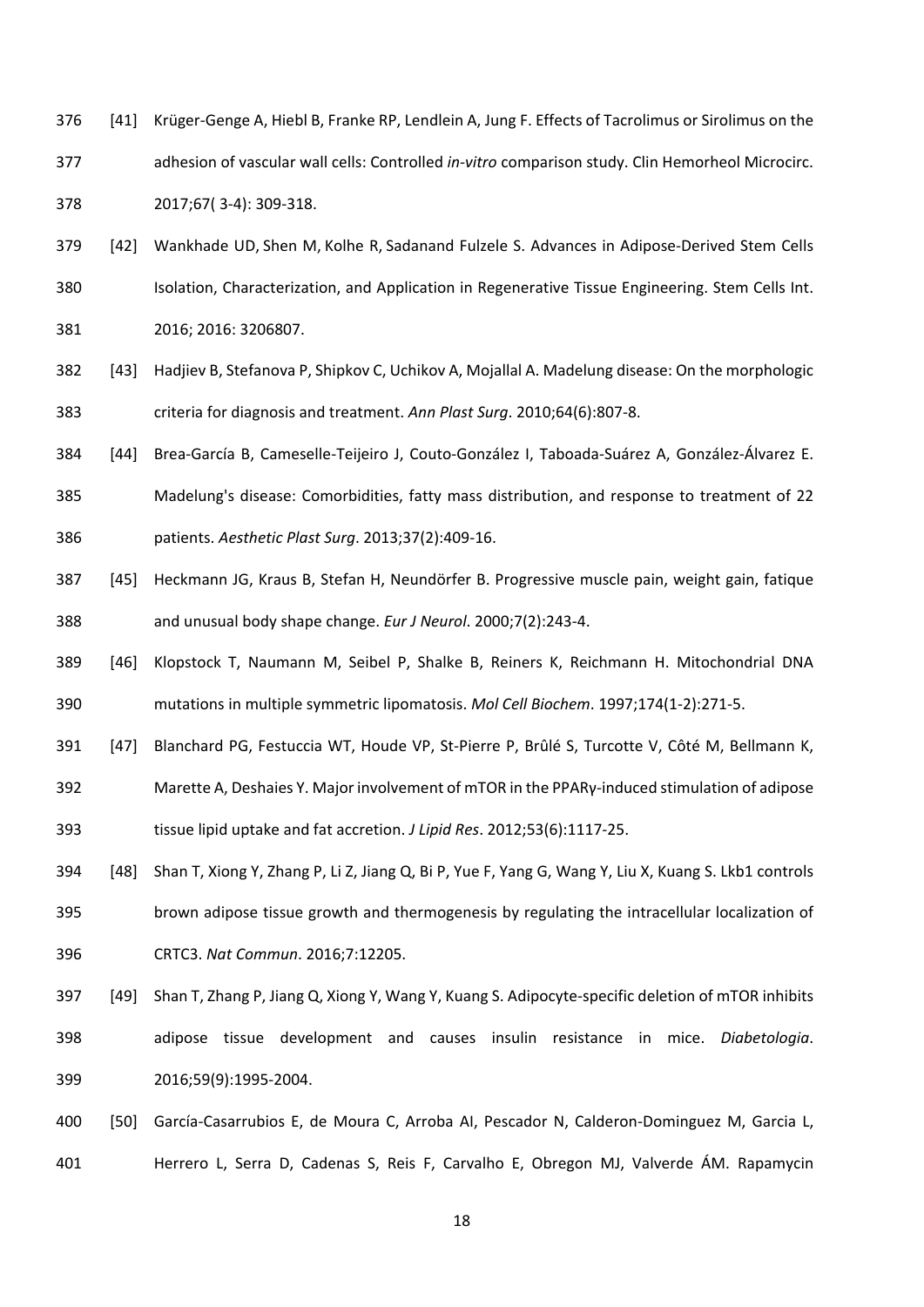- negatively impacts insulin signaling, glucose uptake and uncoupling protein‐1 in brown adipocytes. *Biochim Biophys Acta*. 2016;1861(12 Pt A):1929‐1941.
- [51] Ro SH, Semple I, Ho A, Park HW, Lee JH. Sestrin2, a Regulator of Thermogenesis and Mitohormesis in Brown Adipose Tissue. *Front Endocrinol (Lausanne*). 2015;6:114.
- [52] Muñoz‐Málaga A, Bautista J, Salazar JA, Aguilera I, Garcia R, Chinchon I, Segura MD, Campos Y,
- Arenas J: Lipomatosis, proximal myopathy, and the mitochondrial 8344 mutation. A lipid storage myopathy? *Muscle Nerve.* 2000,23:538‐542.
- [53] Berkovic SF, Andermann F, Shoubridge EA, Carpenter S, Robitaille Y, Andermann E, Melmed C, Karpati G: Mitochondrial dysfunction in multiple symmetrical lipomatosis. *Ann Neurol*. 1991,29:566‐569.
- [54] Kratz C, Lenard HG, Ruzicka T, Gärtner J: Multiple symmetric lipomatosis: An unusual cause of childhood obesity and mental retardation. *Eur J Paediatr Neurol.* 2000,4:63‐67.
- [55] Liao CY, Rikke BA, Johnson TE, Gelfond JA, Diaz V, Nelson JF. Fat maintenance is a predictor of the murine lifespan response to dietary restriction. *Aging Cell.* 2011;10(4):629‐39.
- [56] Harrison DE, Strong R, Sharp ZD, Nelson JF, Astle CM, Flurkey K, Nadon NL, Wilkinson JE, Frenkel
- K, Carter CS, Pahor M, Javors MA, Fernandez E, Miller RA. Rapamycin fed late in life extends lifespan in genetically heterogeneous mice. *Nature*. 2009;460(7253):392‐5.
- [57] Zhao G, Guo S, Somel M, Khaitovich P. Evolution of human longevity uncoupled from caloric restriction mechanisms. *PLoS One.* 2014;9(1):e84117.
- [58] Deyo JC, Nicolsen N, Lachiewicz A, Kozlowski T. Salvage Treatment of Mucormycosis Post‐Liver
- Transplant With Posaconazole During Sirolimus Maintenance Immunosuppression. *J Pharm Pract.* 2016. pii: 0897190016628702.
- [59] Karakas NM, Erdogan I, Ozdemir B, Sezgin A. Pain Syndrome and Ventricular Arrhythmia Induced
- by Sirolimus and Resolved by Dosage Adjustment in a Child After Heart Transplant: A Case
- Report. *Exp Clin Transplant.* 2016, doi: 10.6002/ect.2015.0320.